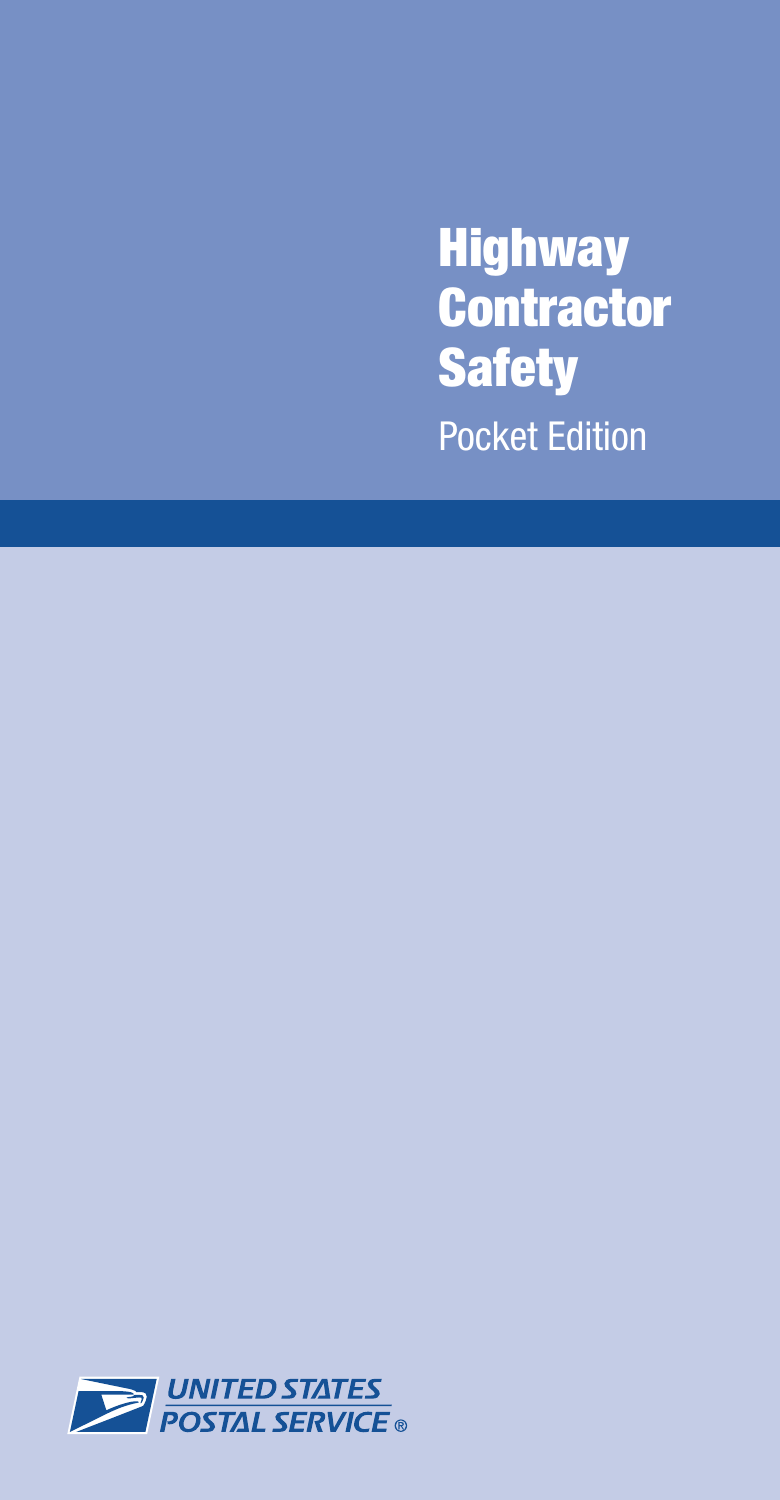## Highway Contractor Safety

Pocket Edition

Handbook PO-516 October 2007

### Preface

According to the National Highway Traffic Safety Administration, in 2006, nearly 43,300 Americans died in motor vehicle accidents. Most accidents are avoidable. While it is impossible to estimate what this might mean in terms of unnecessary suffering, if only one accident can be prevented or one injury avoided, the effort to do so is worthwhile.

The United States Postal Service® is dedicated to a goal of zero accidents, and we know that our contractors and their drivers are dedicated to this same goal. While the material contained in this handbook does not cover all possibilities, we believe that it will be useful in reducing the potential for accidents.

Tony Pajunas Vice President Network Operations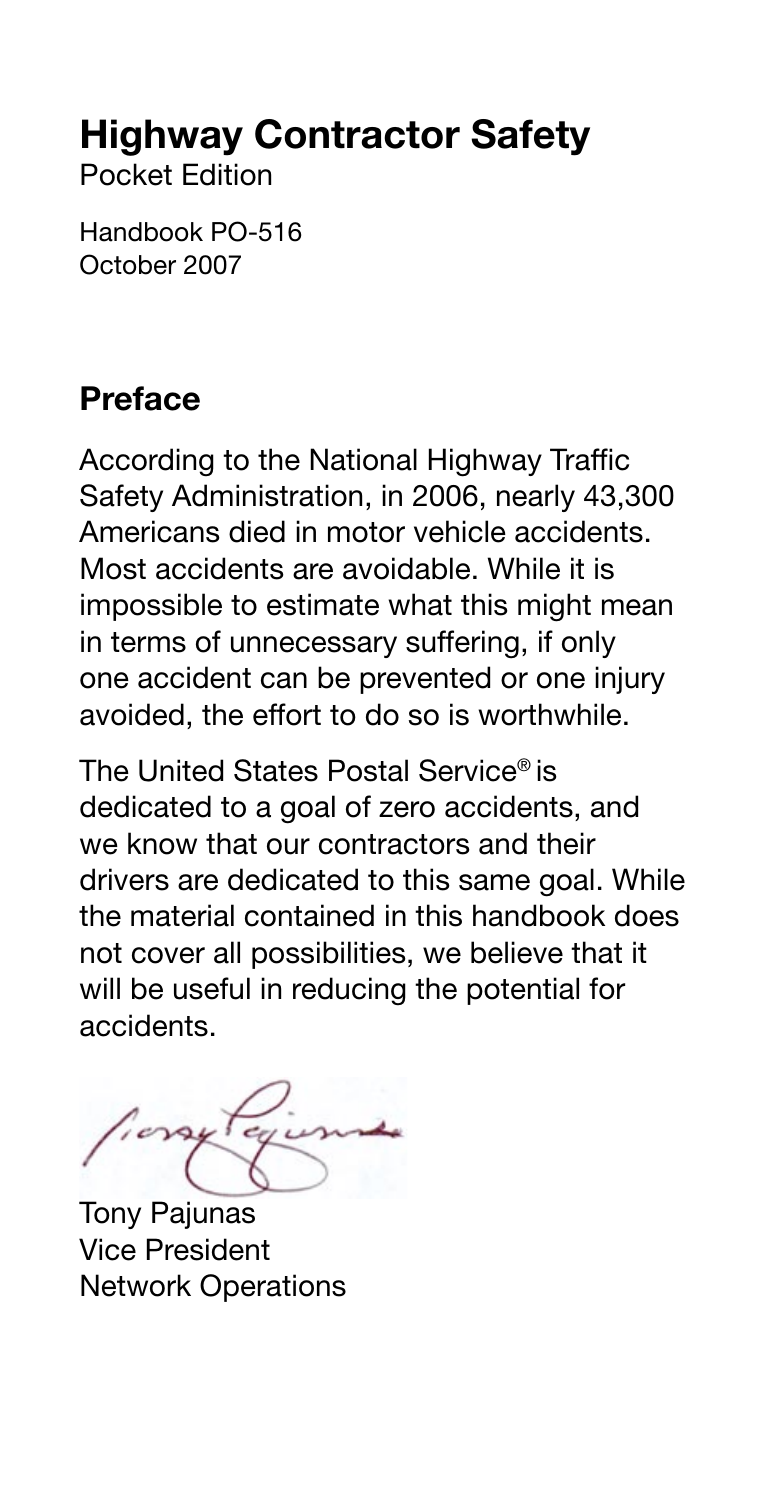## **Contents**

| Emergency Telephone Numbers 5    |
|----------------------------------|
|                                  |
| Loading and Unloading Safety 9   |
|                                  |
| Weight Limitations and           |
| Yard Safety 11                   |
|                                  |
| Disabled Vehicles 21             |
| Safe Driving Techniques 23       |
| Before Departing23               |
|                                  |
| In Case of an Accident 25        |
| <b>Contract Delivery Service</b> |
| Accident Information29           |
|                                  |
| Vehicle Safety Inspection        |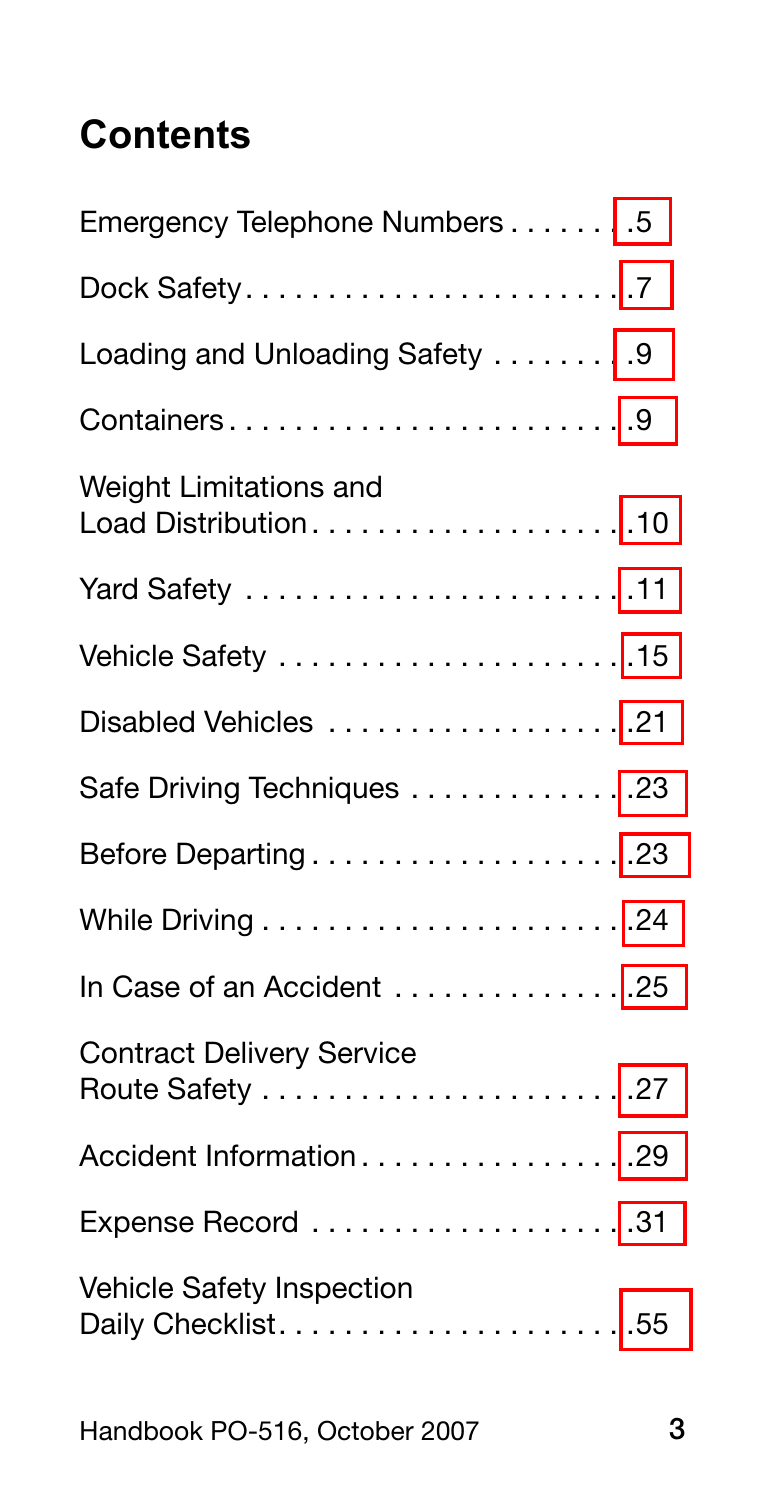## <span id="page-3-0"></span>Emergency Telephone Numbers

(If the line below is blank, then write in the number that you use.)

| Administrative Official: _______________________ |
|--------------------------------------------------|
| <b>Postal Service Facilities:</b>                |
|                                                  |
|                                                  |

Department of Transportation: 202-366-4000

\_\_\_\_\_\_\_\_\_\_\_\_\_\_\_\_\_\_\_\_\_\_\_\_\_\_\_\_\_\_\_\_\_\_\_\_\_\_\_\_

\_\_\_\_\_\_\_\_\_\_\_\_\_\_\_\_\_\_\_\_\_\_\_\_\_\_\_\_\_\_\_\_\_\_\_\_\_\_\_\_

\_\_\_\_\_\_\_\_\_\_\_\_\_\_\_\_\_\_\_\_\_\_\_\_\_\_\_\_\_\_\_\_\_\_\_\_\_\_\_\_

Department of Labor: 1-866-4-USA-DOL

Star Route Association: 202-543-1661

Others: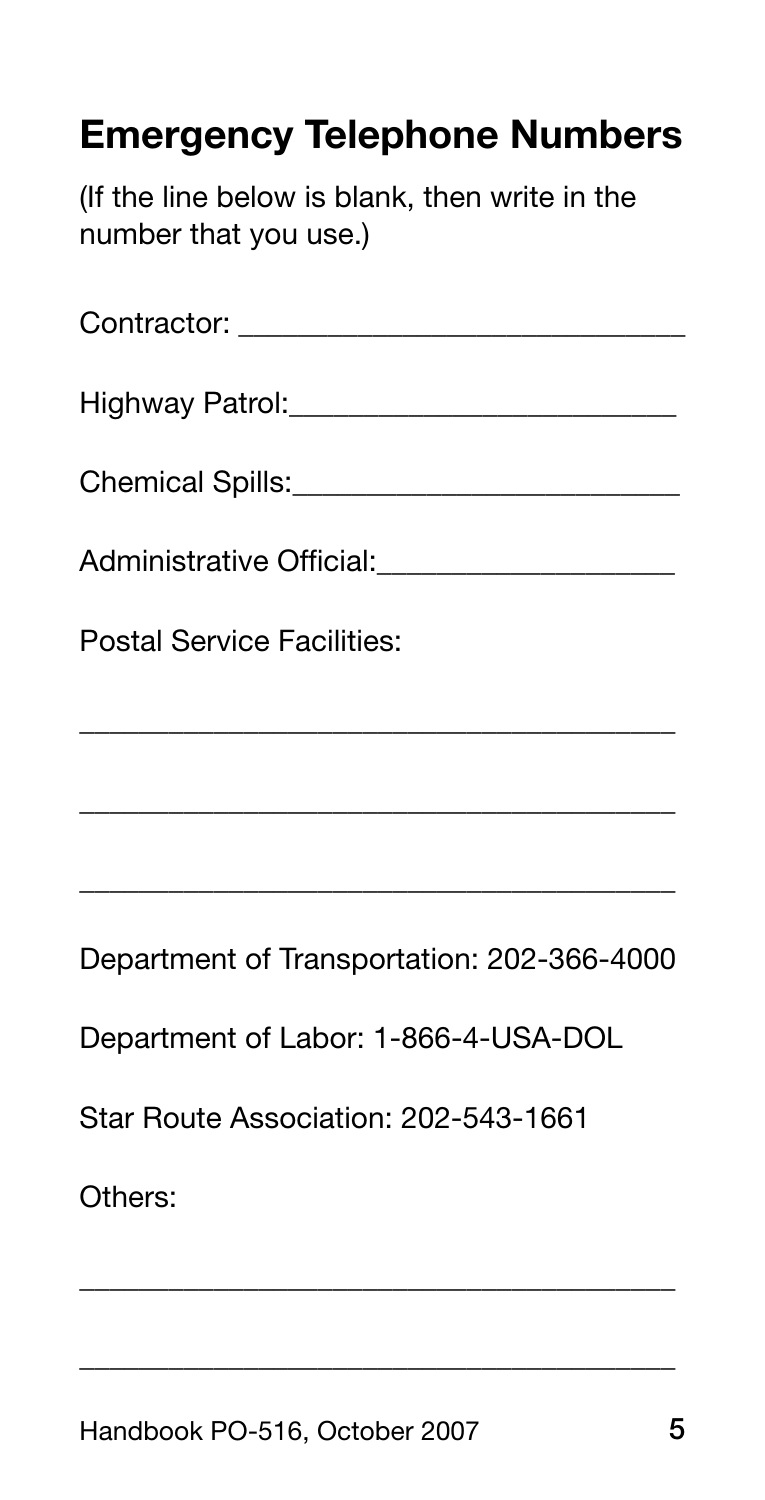# <span id="page-4-0"></span>Dock Safety

Contractor and Postal Service employees must adhere to the following guidelines:

- Proper clothing If a particular article of clothing is required or prudent, then wear it. a.
- b. Avoid horseplay, scuffling, etc., while on Postal Service premises.
- c. Do not throw mail, empty equipment, etc., that will endanger the safety of others.
- d. Do not climb onto or across hand trucks or other rolling equipment.
- When passing through double doors, stay to the right, be alert, and obey signs. e.
- Dispose of waste, trash, etc., in the proper receptacles. f.
- Do not stack mail or equipment in such a manner that vision is restricted or the load is not stable. g.
- h. Do not block exits.
- Do not run on Postal Service premises. i.
- Do not jump from the platform to the ground; use the steps. j.
- Do not smoke in nonsmoking areas. Smoking is prohibited in all Postal Service-owned and contracted buildings. k.
- When handling sacks, keep the hasps and strings under control. l.
- m. Watch for low overheads.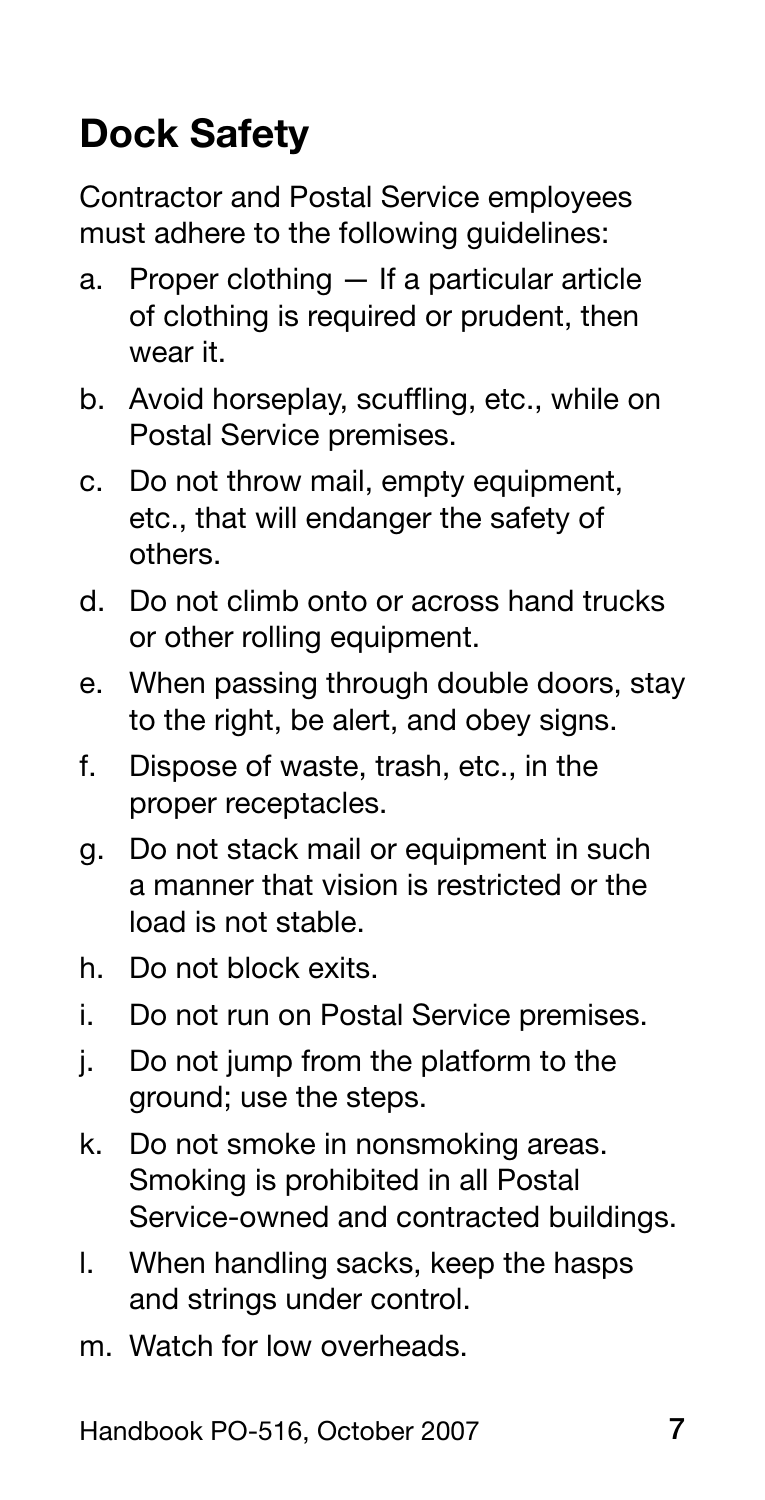- n. Do not use defective (red-tagged) equipment.
- o. Wear protective footwear and secure loose clothing while working near machinery.
- p. Do not wear jewelry, dangling necklaces, bracelets, earrings, or scarves while working around machinery.
- q. Tie or otherwise secure long hair while working around machinery.
- Remember to check and set dock plates before entering a vehicle. Chock wheels when necessary. r.
- s. Observe dock and traffic markings.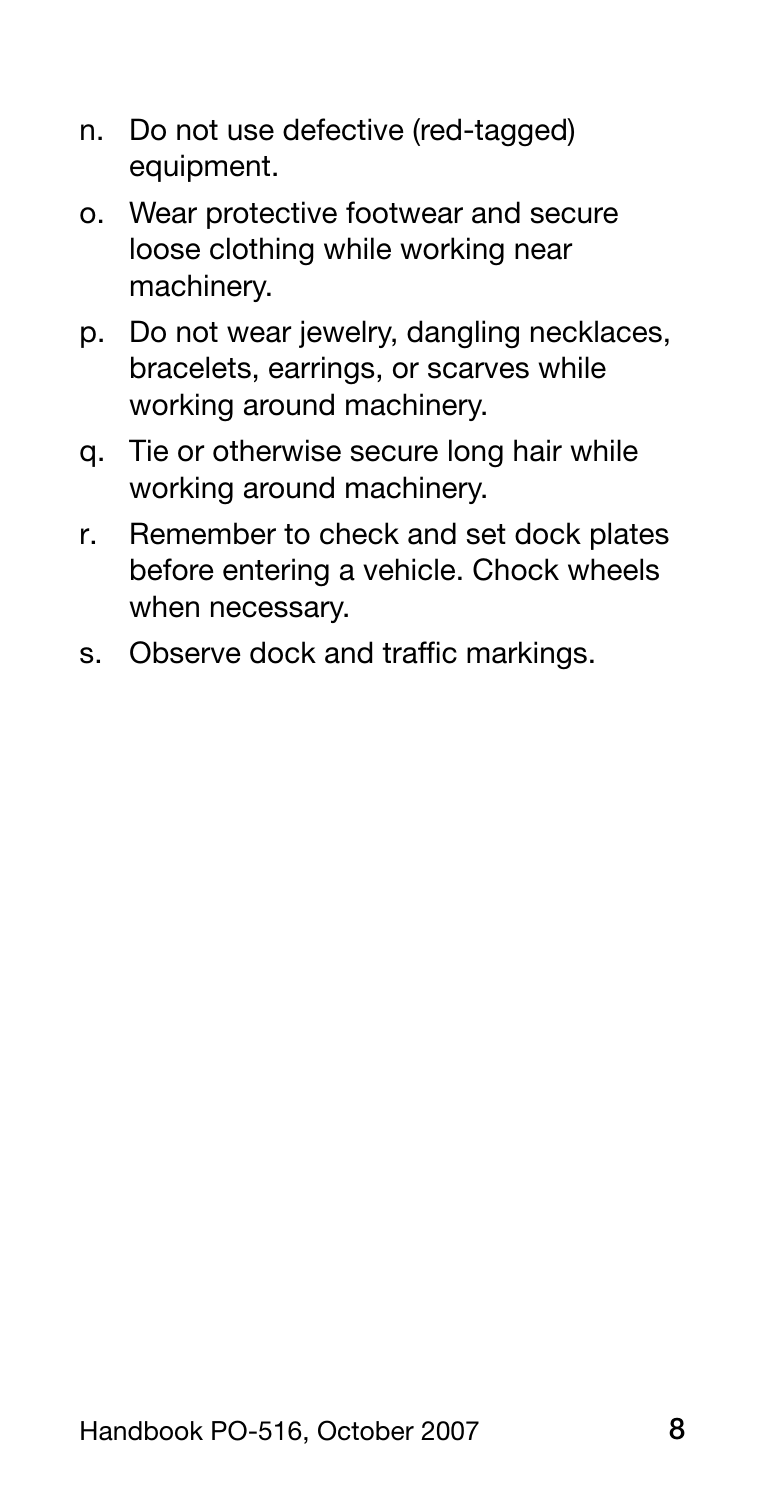# <span id="page-6-0"></span>Loading and Unloading Safety

Improper loading and unloading techniques can result in accidents and costly expenses. Postal Service and contractor employees must abide by the following guidelines:

### **Containers**

- Push, do not pull, containers. a.
- If moving containers manually, move only one at a time. b.
- If a container is particularly heavy, get help. c.
- d. Be sure that you can see to the front and sides of a container while moving it.
- e. Always set the brake on a container when it is to be left unattended.
- Do not park your vehicle on an incline when loading or unloading bulk mail center (BMC) containers. f.
- g. Do not load any container higher than the top of the container.
- h. Keep your feet clear of the container's wheels.
- Secure rolling stock containers so they do not move when the vehicle is in transit. This includes setting the brake, setting pins, and securing the container with the proper number of shoring bars or straps. i.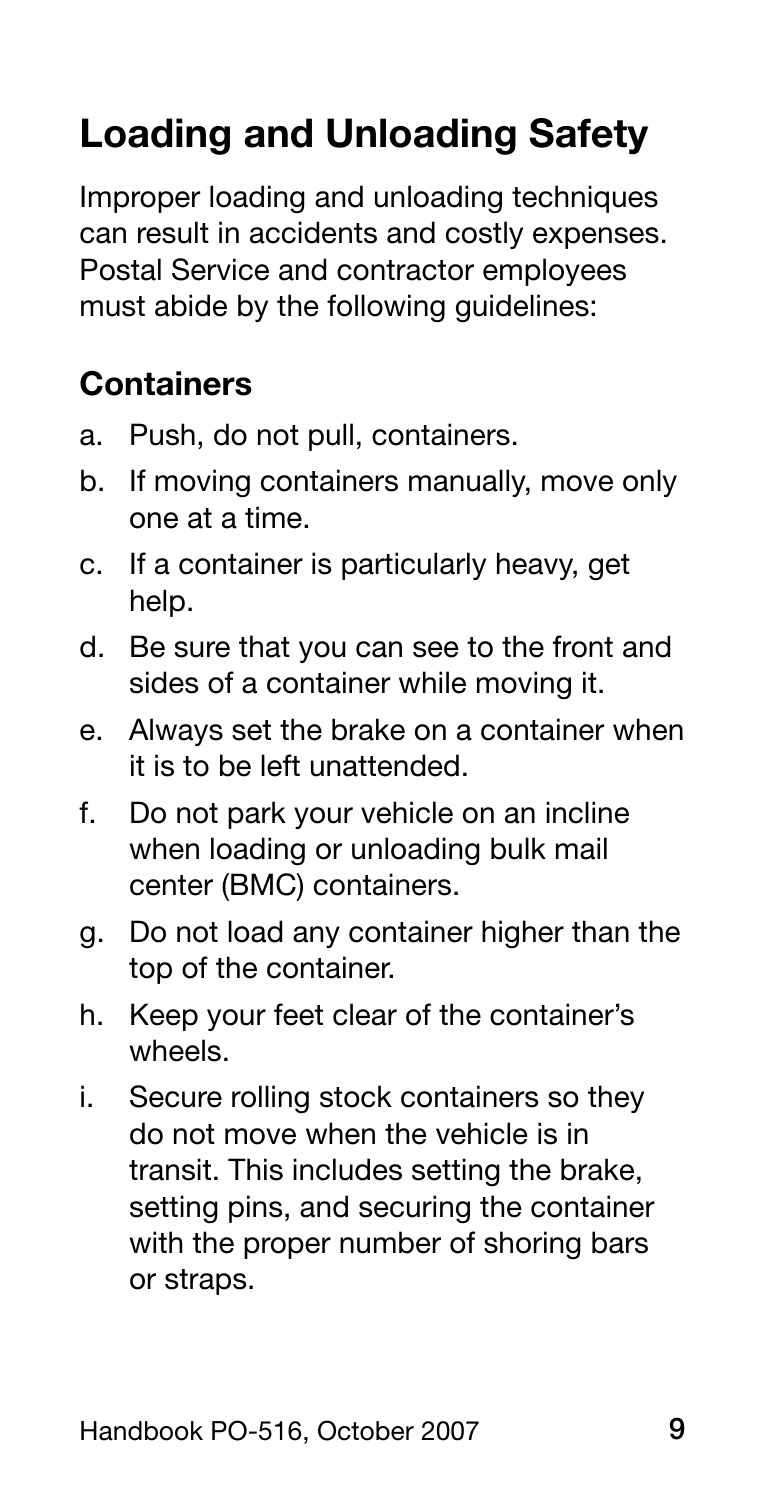- <span id="page-7-0"></span>Load pallets and pallet-based boxes in a pinwheel fashion. Secure the load with shoring straps or bars when possible. j.
- Close and lock trailer/vehicle doors. On k.swing-out doors, be sure all locking pins are properly engaged.

### Weight Limitations and Load **Distribution**

You must know the weight limitations of your vehicles. Publications, magazines, and catalogs may weigh up to 50 pounds per cubic foot and may far exceed the weight capacity of the vehicle. Limit loads of this nature to one-half of the vertical inside height of the vehicle. Exceeding this limitation can break springs, bend frames, split floors, blow out tires, and dangerously change the vehicle's center of balance.

Secure bed-loaded sacks with shoring bars or straps to keep them from shifting during transit and wedging against doors.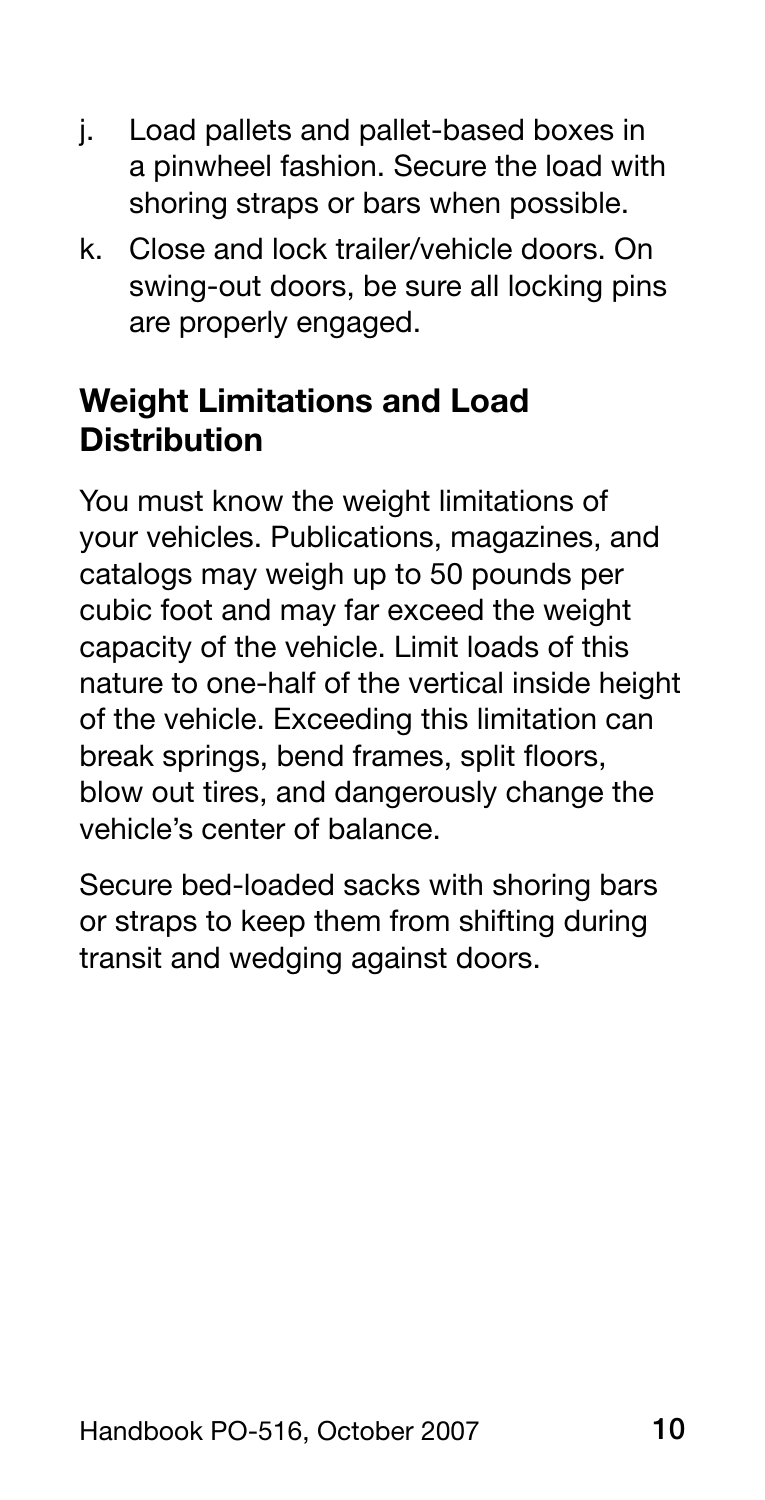# <span id="page-8-0"></span>Yard Safety

Because of congestion and traffic, caution and common sense must prevail at all times. Accidents can occur and result in personal injuries. Contractors are advised to consider the following when operating vehicles in the yard:

- Observe posted speed limits, usually a. 5 miles per hour (mph).
- Follow one-way directional signs in traffic lanes. b.
- c. Watch for pedestrian and other vehicular traffic.
- d. Park only in designated locations.
- Observe all stop and yield signs. e.
- Confirm the dock/door assignment before parking or removing a trailer/vehicle. f.
- Check that the trailer/vehicle number g. of the trailer/vehicle that you have been instructed to move is the actual trailer/ vehicle at the dock/door assigned. If the trailer/vehicle number is not correct, contact the dispatcher.
- h. If available, get help when backing up to the dock/door.
- Do not allow any unauthorized passengers. Unauthorized passengers are prohibited. i.
- Set hand and parking brakes when the vehicle is parked. j.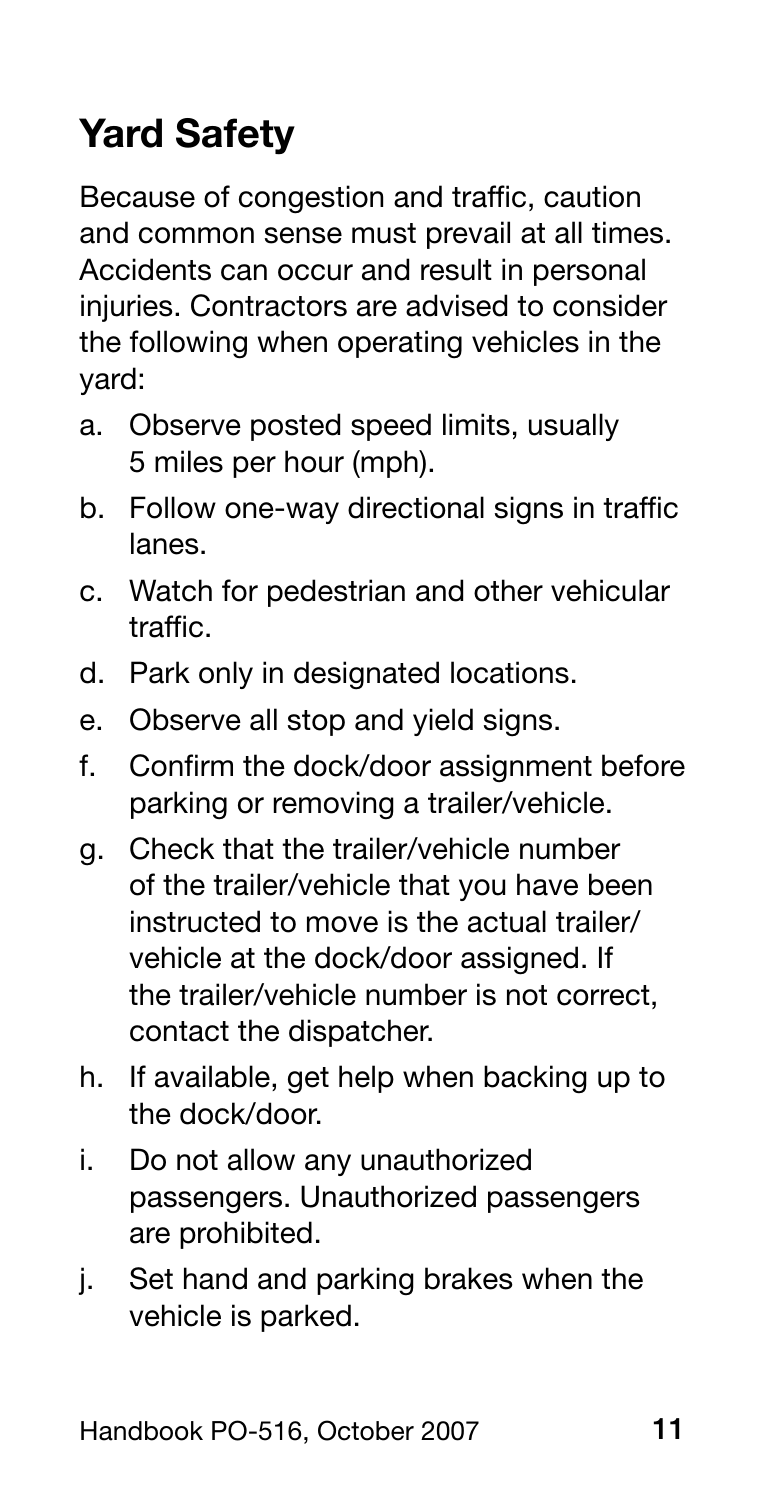- Observe other safety regulations as k. directed by the administrative official (for example, some facilities require the use of wheel chocks).
- Wheels must be chocked at docks/doors. l.
- m. Shut off the tractor/vehicle engine when parked.
- n. Place support bars under both sides of 26- to 28-foot pups before disconnecting the tractor.
- o. Place a tractor under 26- to 28-foot pups before removing the support bar or jackstands. Do not go underneath a trailer, under any circumstance, while the trailer is supported only on jackstands or resting on its landing gear.
- p. Dispose of all wire twist-ties, cables, and bolts in the proper receptacle.
- q. Be alert for falling parcels and sacks when opening trailer or truck doors.
- Before moving a vehicle, make sure that no one is in it and that equipment is properly secured. Ensure that extendible conveyors and other equipment (forklift, pallet-jack, and the like) have been removed and that the cargo doors are locked. r.
- Verify the green light is on (where applicable) before moving the trailer/ vehicle. s.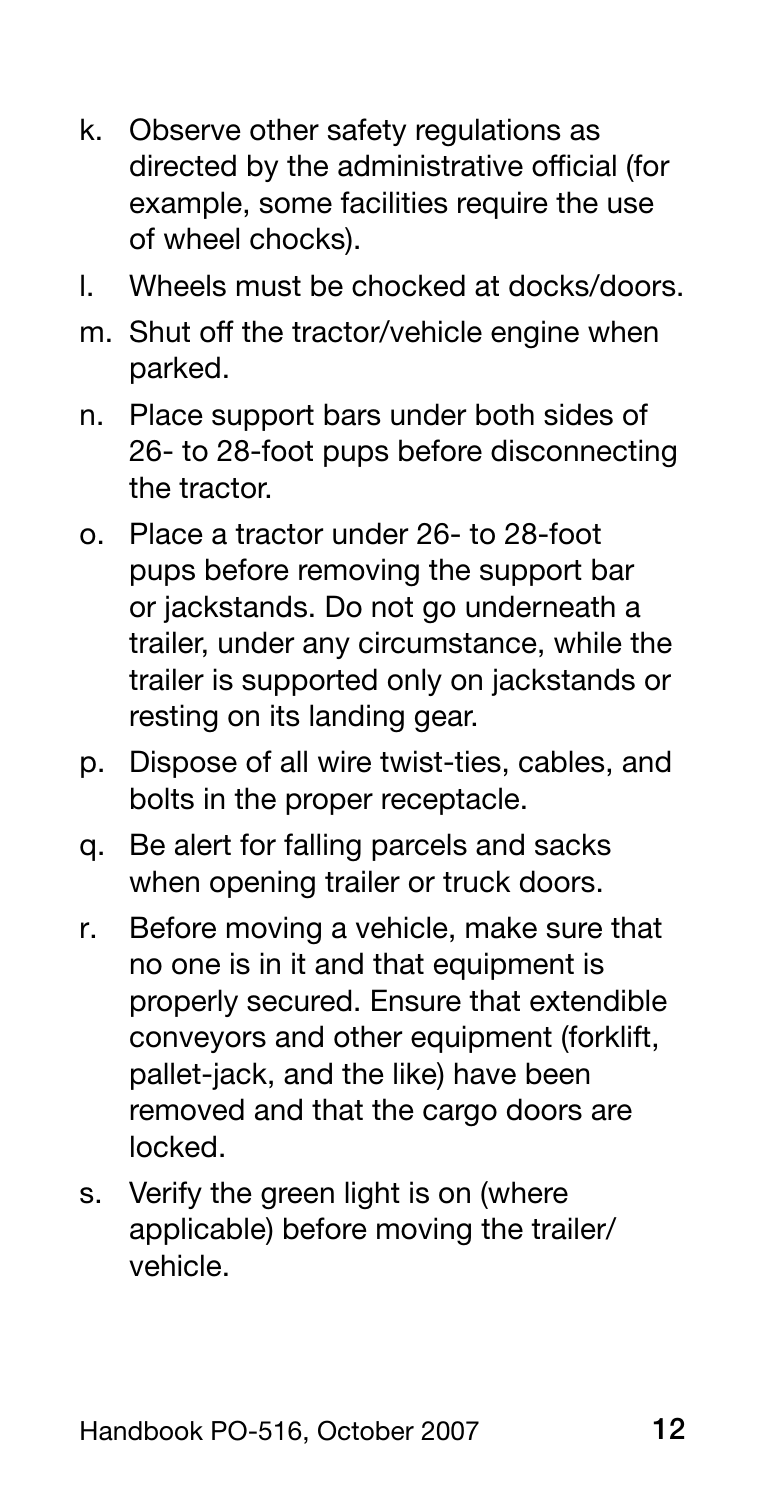- t. Do not perform routine servicing (e.g., oil changes and filter replacements) of contractor vehicles on Postal Service premises.
- u. Do not perform major vehicle repairs on Postal Service premises.
- v. Emergency minor repairs may be made on Postal Service premises after notifying the appropriate Postal Service officials.
- w. Contractors and drivers are responsible for thoroughly cleaning up all spills resulting from repairs, leaks, and so forth.

Note: A contractor may request a review of any local safety requirement through the administrative official and the transportation contracting officer (CO). The contractor should also report to them any hazard or unsafe condition or practice using PS Form 1767, *Report of Hazard, Unsafe Condition, or Practice.*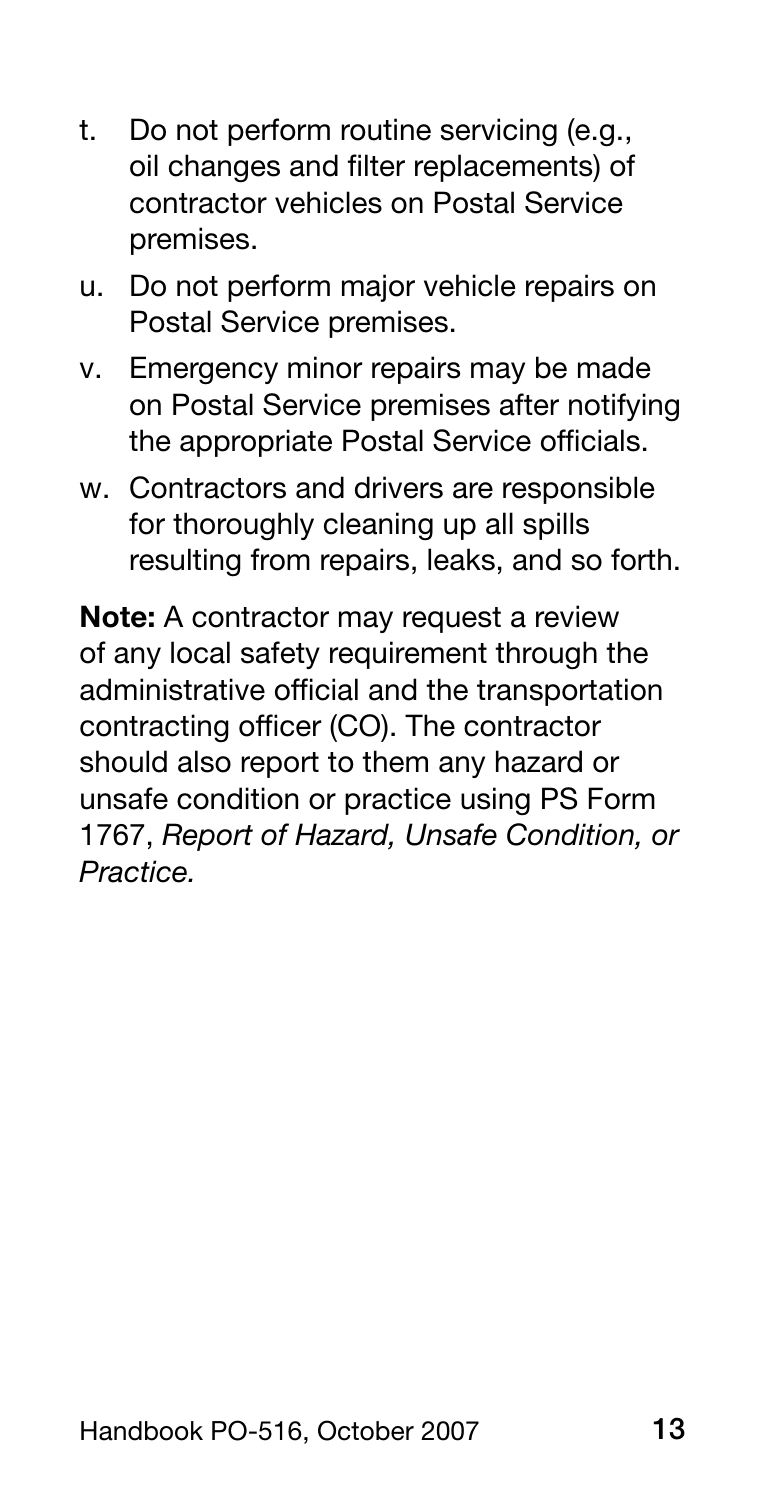# <span id="page-11-0"></span>Vehicle Safety

Highway contract route (HCR) vehicles are required by the terms of the contract to meet certain minimum safety requirements as described in list below. A Vehicle Safety Inspection Daily Checklist is included for both the Postal Service and the contractor. All equipment, as listed on the checklist, must be fully operational. All HCR vehicles must comply with the appropriate provisions of Department of Transportation standards and federal, state, and local laws.

a. Tires

No motor vehicles may be operated on any tire that has fabric exposed through the tread or sidewall. Front tires must have a tread-groove-pattern depth of at least 4/32 inch when measured at any point on a major tread groove. Rear tires must have a tread-groove-pattern depth of at least 2/32 inch. Do not take these measurements where the bars, bumps, or fillets are located.

b. Brakes

Vehicles must have a service brake system that can effectively control the movement of the vehicle, and stop the vehicle. Vehicles must have a parkingbrake system adequate to hold the vehicle under any conditions.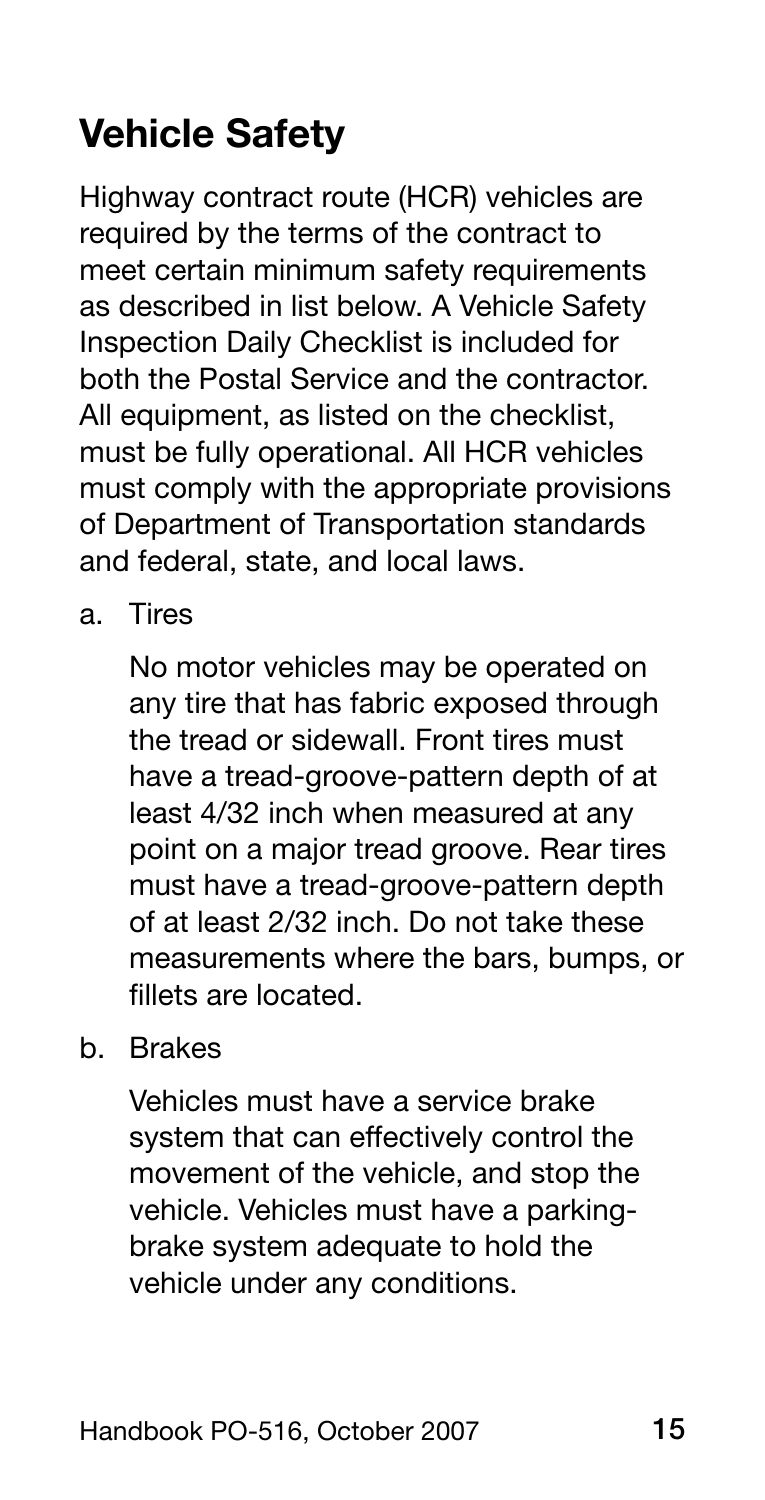### c. Seat belts

Vehicles must have a seat-belt assembly installed at the driver's seat. The vehicle may not be driven unless the driver has properly fastened the seat belt.

d. Horn

Vehicles must be equipped with a horn and actuating elements that give an adequate and reliable warning signal.

e. Windshield wipers

Vehicles must be equipped with at least two automatic windshield-wiper blades, one on each side of the center line of the windshield for cleaning rain, snow, or other moisture from the windshield to clear vision for the driver.

f. Lighting devices and reflectors

The front of the vehicle must have the following:

- At least two headlamps, with an equal number on each side. ■
- Two turn signals, one on each side. ■
- Two clearance lamps, one on each side (top). ■
- Three identification lamps, mounted on the vertical centerline of the vehicle (top), unless the vehicle is less than 42-inches wide at the front roofline; in that case, a single lamp at the center satisfies this requirement. ■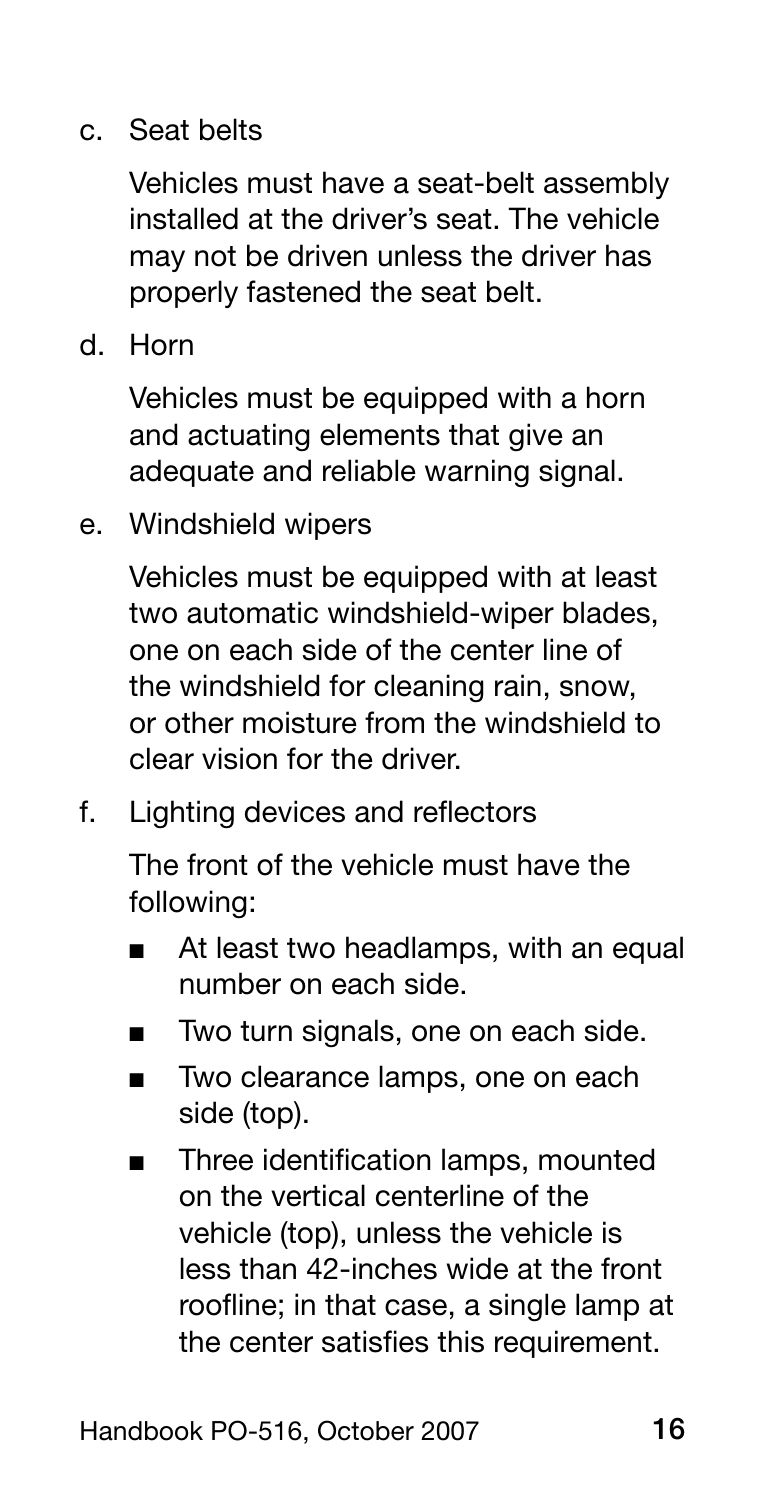The rear of the vehicle must have the following:

- Two tail lamps, one on each side. ■
- Two stop lamps, one on each side. ■
- Two turn signals, one on each side. ■
- Two clearance lamps, one on each side (top). ■
- Three identification lamps, mounted on the vertical centerline of the vehicle (top). ■
- Two reflectors, one on each side (bottom). ■

Each side of the vehicle must have the following:

- One side-marker lamp at or near the front and one side-marker at or near the rear (top). ■
- One reflector at or near the front and one reflector at or near the rear (bottom). ■
- g. Rear-vision mirrors

Vehicles must be equipped with two outside rear-vision mirrors, firmly attached to each side of the motor vehicle. The mirrors must be positioned so they provide the driver a view to the rear, as well as both sides, of the vehicle. However, only one outside mirror (driver's side) is required for vehicles whose interior mirror gives the driver a rear view.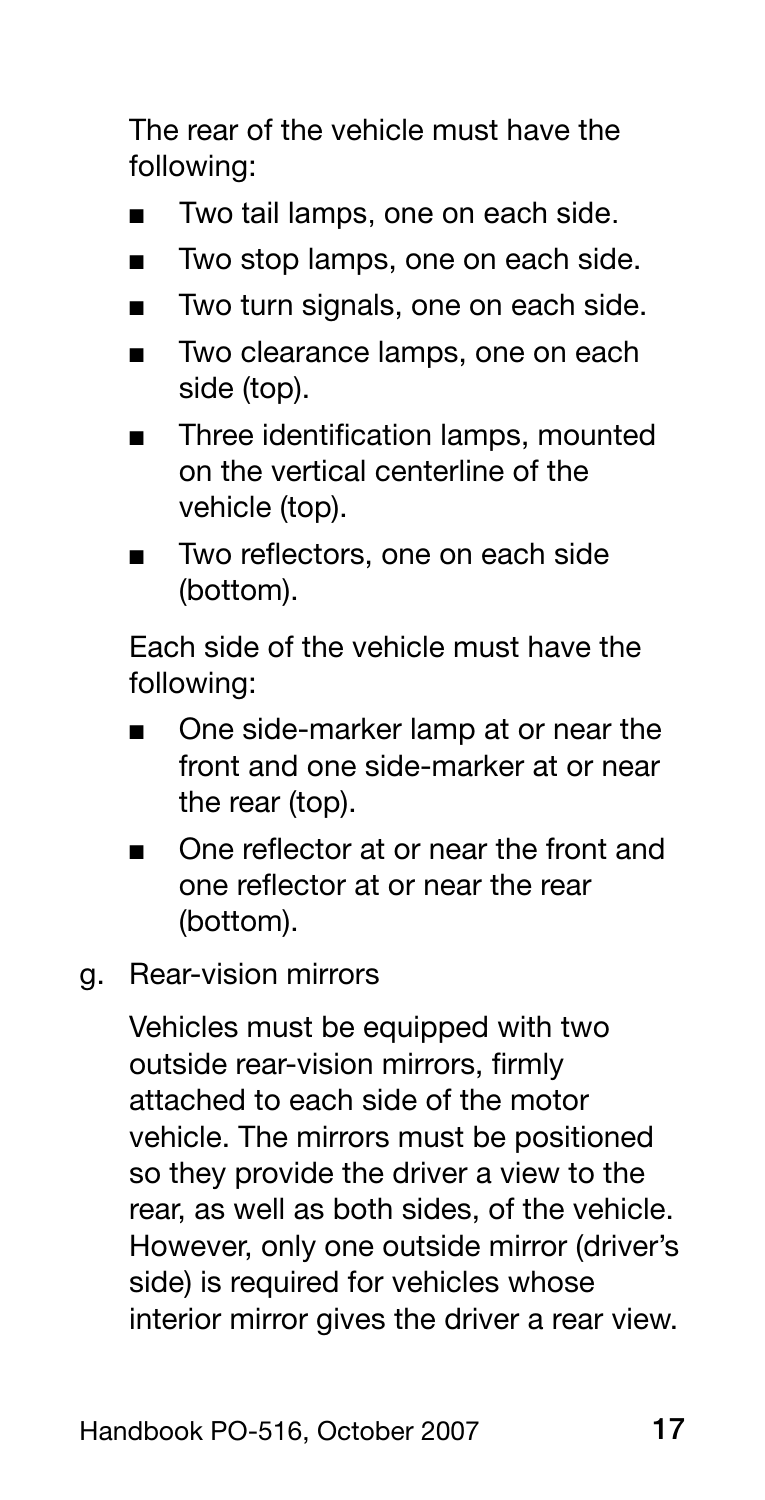h. Steering

Vehicles must not have excessive steering-wheel play.

i. Emergency equipment

Vehicles must be equipped with no less than the following emergency equipment ready for use:

- Fire extinguisher, as required by the terms of the contract. ■
- Spare fuses, one of each type used on the vehicle. ■
- Tire chains where legal and conditions require them. ■
- Warning devices. Vehicles must have one of the following combinations: ■
	- Three flares (pot torches), three fuses, and two red flags. –
	- Three red electric lanterns and two red flags. –
	- Three red reflectors and two red flags. –
- j. Van body and trailer

Each must be waterproof and fully enclosed with solid sides, top, and doors. The inside must be kept clean, free of obstruction, and in good repair. The vehicle flooring must be substantially constructed, free of unnecessary holes and openings, and must not be permeated with oil or gasoline.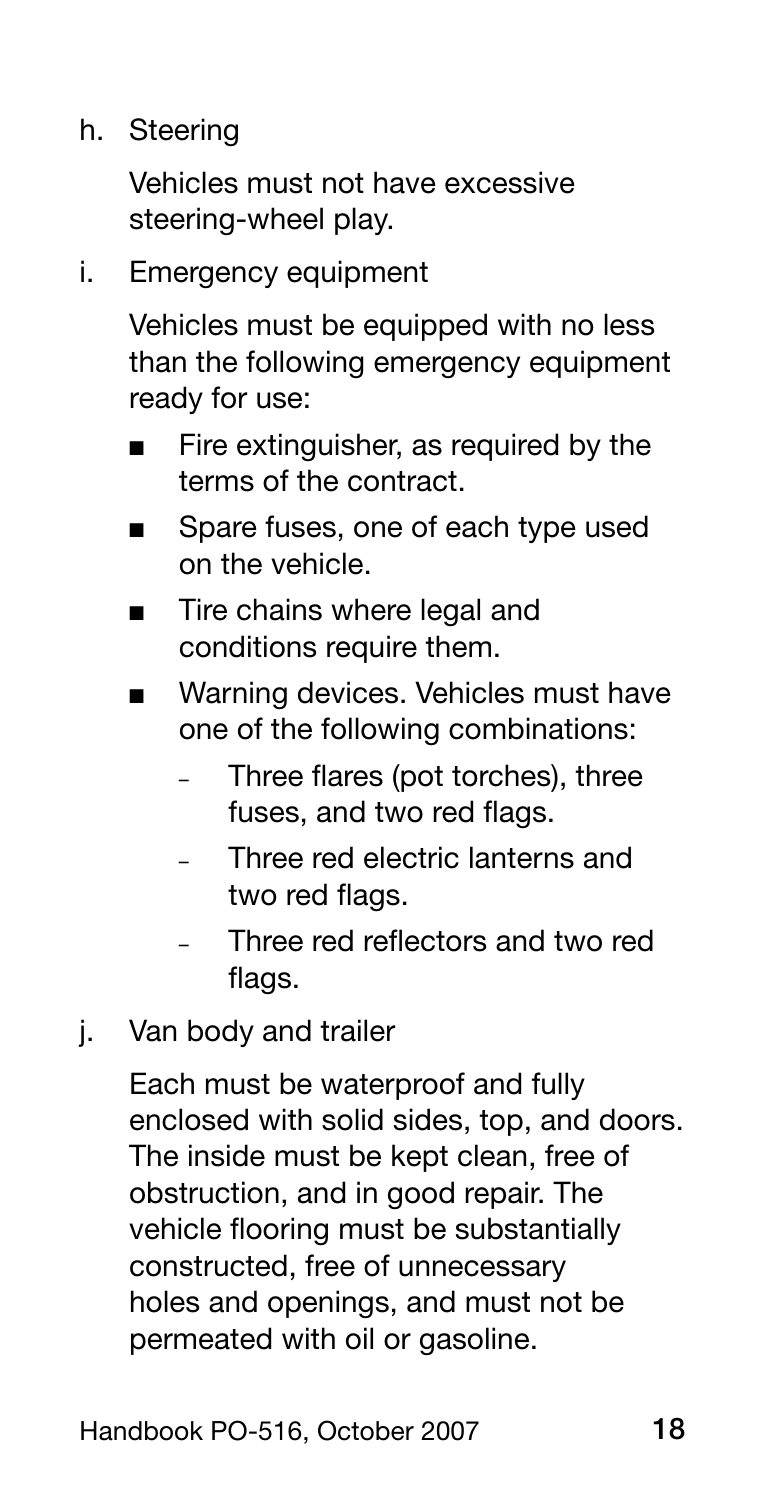Roll-up doors must be equipped with safety chains. All doors to the cargo compartment must be equipped with locks and kept locked while en route. All vans and trailers modified for transporting containers must have full length E-tracks, shoring bars, and/or shoring straps in good condition. Vehicles transporting BMC containers must have properly located stake pockets or tow-pin holes.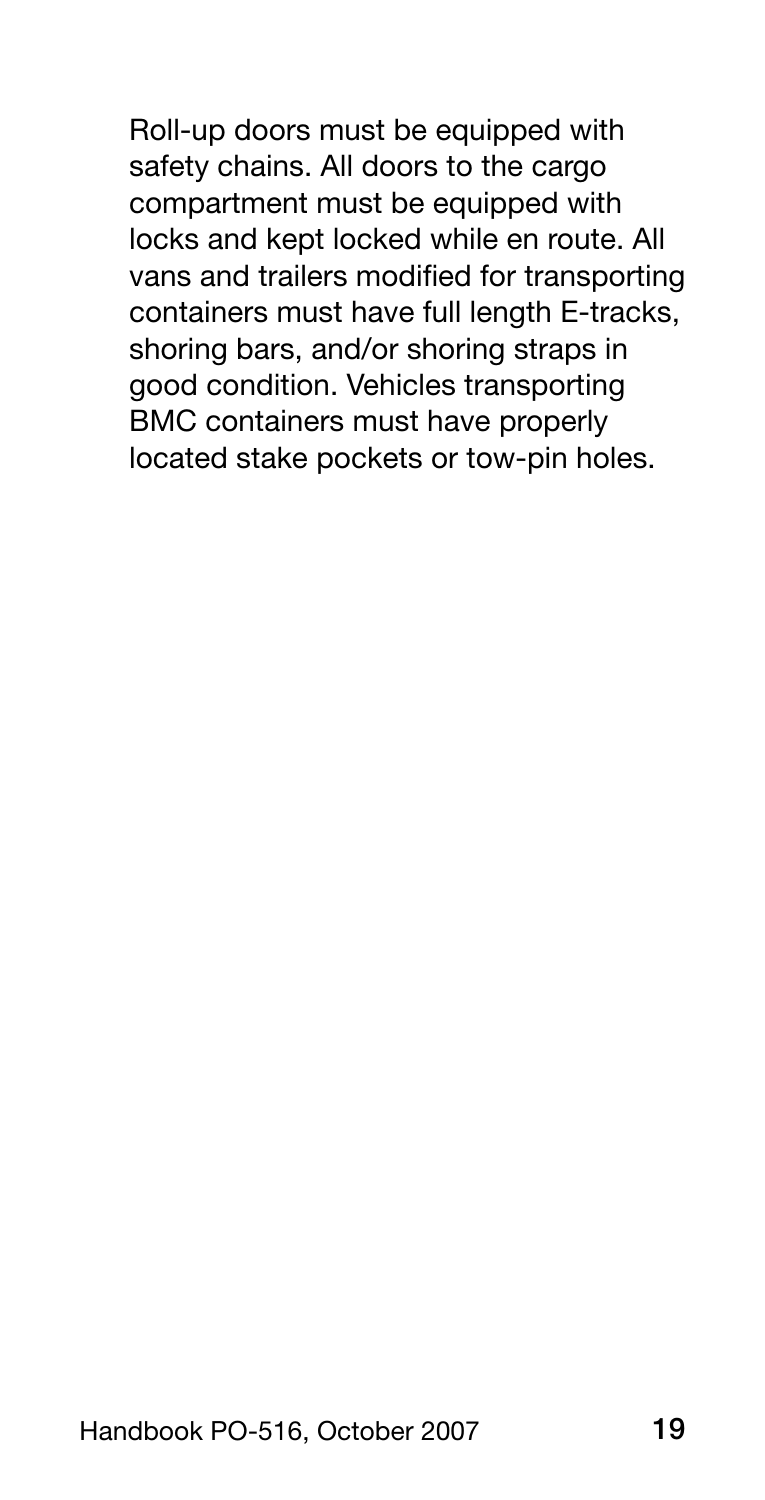## <span id="page-16-0"></span>Disabled Vehicles

Whenever a motor vehicle becomes disabled and cannot be removed from the traveled portion of the highway or the shoulder and is not clearly discernible to persons on the highway at a distance of 500 feet, the driver must immediately set out emergency signals as follows:

- a. During daylight hours, place red flags in the center of the traffic lane 100 feet in front of and 100 feet to the rear of the vehicle.
- When lighted lamps are required, place b.flares, lanterns, or reflective triangles 100 feet in front of, 100 feet to the rear of, and along the side of the vehicle. When necessary (for example, if there is a curve, a crest of a hill, or some other visual obstruction), place signals at least 100 feet, but no farther than 500 feet, from the vehicle to give other drivers ample warning.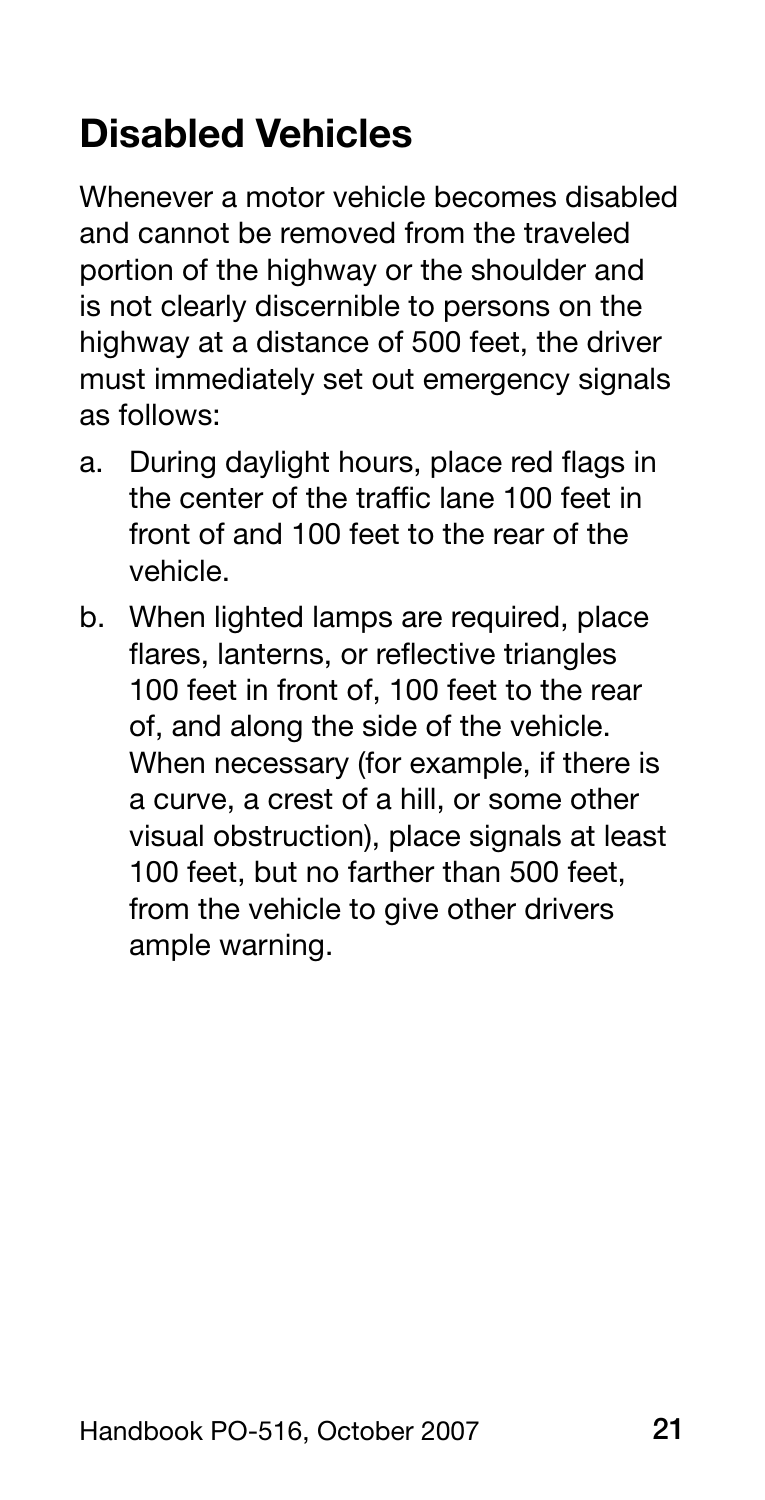# <span id="page-17-0"></span>Safe Driving Techniques

The key to accident-free operations is defensive driving. Drive properly yourself, but anticipate that others may not. Keep in mind the following checklists:

## Before Departing

- No driver is to operate a vehicle while under the influence of alcohol, drugs, medications, or any substance that may impair driving capabilities. a.
- Drivers should recognize the symptoms of stress, anxiety, fatigue, and other personal conditions; understand that they can be dangerous; and learn to compensate for them. b.
- c. No driver is authorized to operate a motor vehicle without a valid state driver'slicense. As required by federal or state law and to operate a motor vehicle on Postal Service contracts, a driver must have a commercial driver's license
- d. Remove all clutter and debris (e.g., coffee cups and paper) from the vehicle.
- All windows, windshields, mirrors, and the like must be clean, both inside and out. e.
- Check to ensure that the defrosters are in good working condition. Do not depart until snow, mist, ice, and the like are fully cleared from the windshield and f.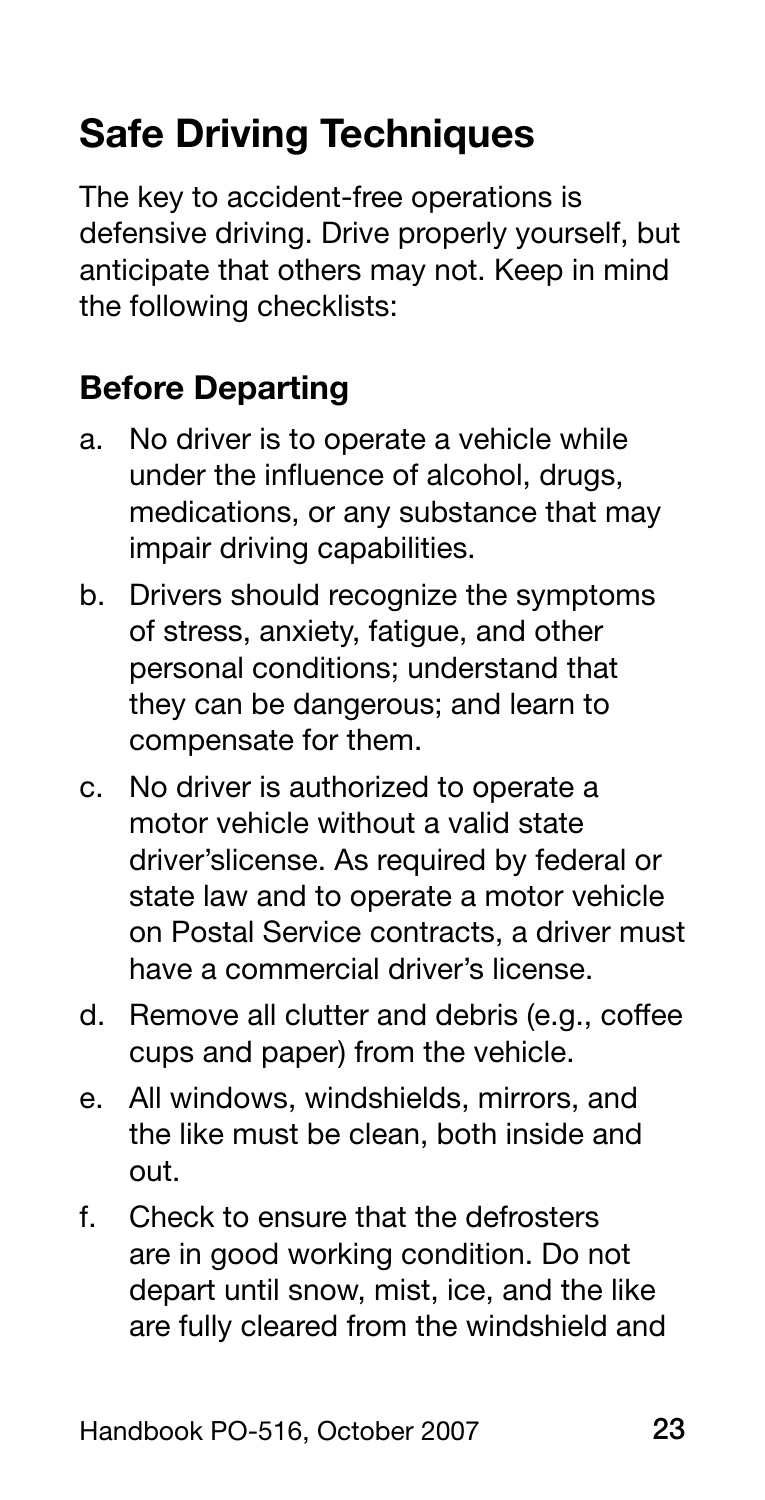<span id="page-18-0"></span>side windows, and the rear window if applicable.

- Wear seat belts at all times when the g. vehicle is in motion.
- Unauthorized passengers are not permitted on Postal Service contract trips or Postal Service premises. h.

### While Driving

- Obey all traffic regulations. a.
- b. Observe posted speed limits.
- c. Yield the right-of-way.
- d. Use proper caution when approaching school zones and children's play areas.
- e. Learn to recognize and adjust for the following potentially dangerous places, conditions, or situations:
	- Intersections. –
	- Tailgating. –
	- Rural roads. –
	- Passing. –
	- Being passed (do not insist on the right-of-way). –
	- Inclement weather. –
	- Changing lanes. –
	- Night driving. –
	- Hazard-signal flashers. –
	- Fueling.
	- Braking. –

Handbook PO-516, October 2007 24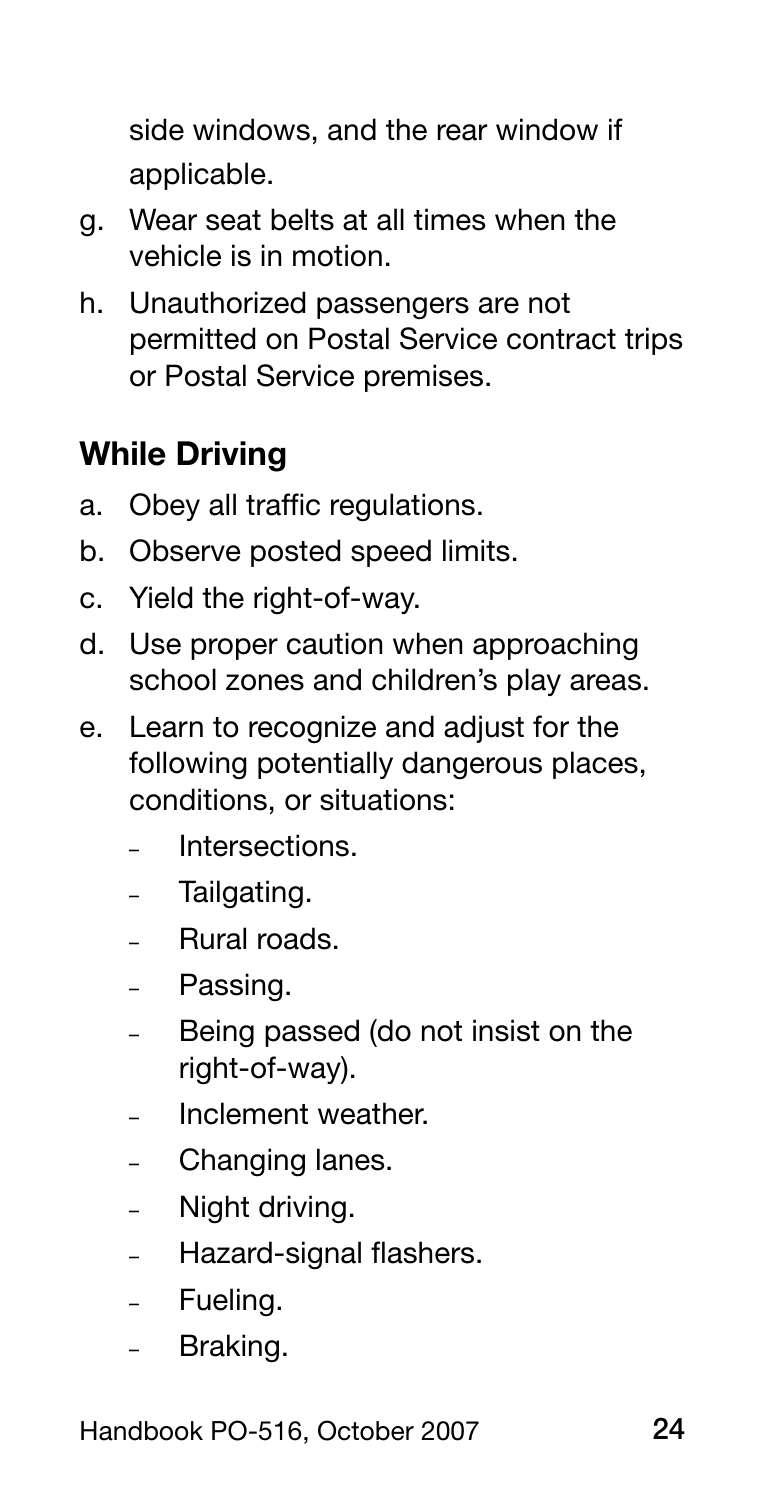- <span id="page-19-0"></span>- Parking.
- Railroad crossings. –
- Construction zones. –
- f. Use defensive driving techniques.

### In Case of an Accident

Drivers should take the following actions if involved in an accident:

- a. Take prudent steps to ensure that no injuries take place after the initial accident. Use signal devices, such as flares and reflectors, to warn other motorists.
- b. To the extent practical, do not leave mail unprotected.
- c. Notify the police. Notify fire department as appropriate. At the first opportunity, notify the appropriate Postal Service administrative official. In the event of a fatality, notify the transportation contracting officer.
- d. Take the names and addresses of witnesses or other parties to the accident.
- e. Record the circumstances of the accident as soon as possible.
- If a police report has been filed, obtain a copy. f.
- g. Learn from your mistakes.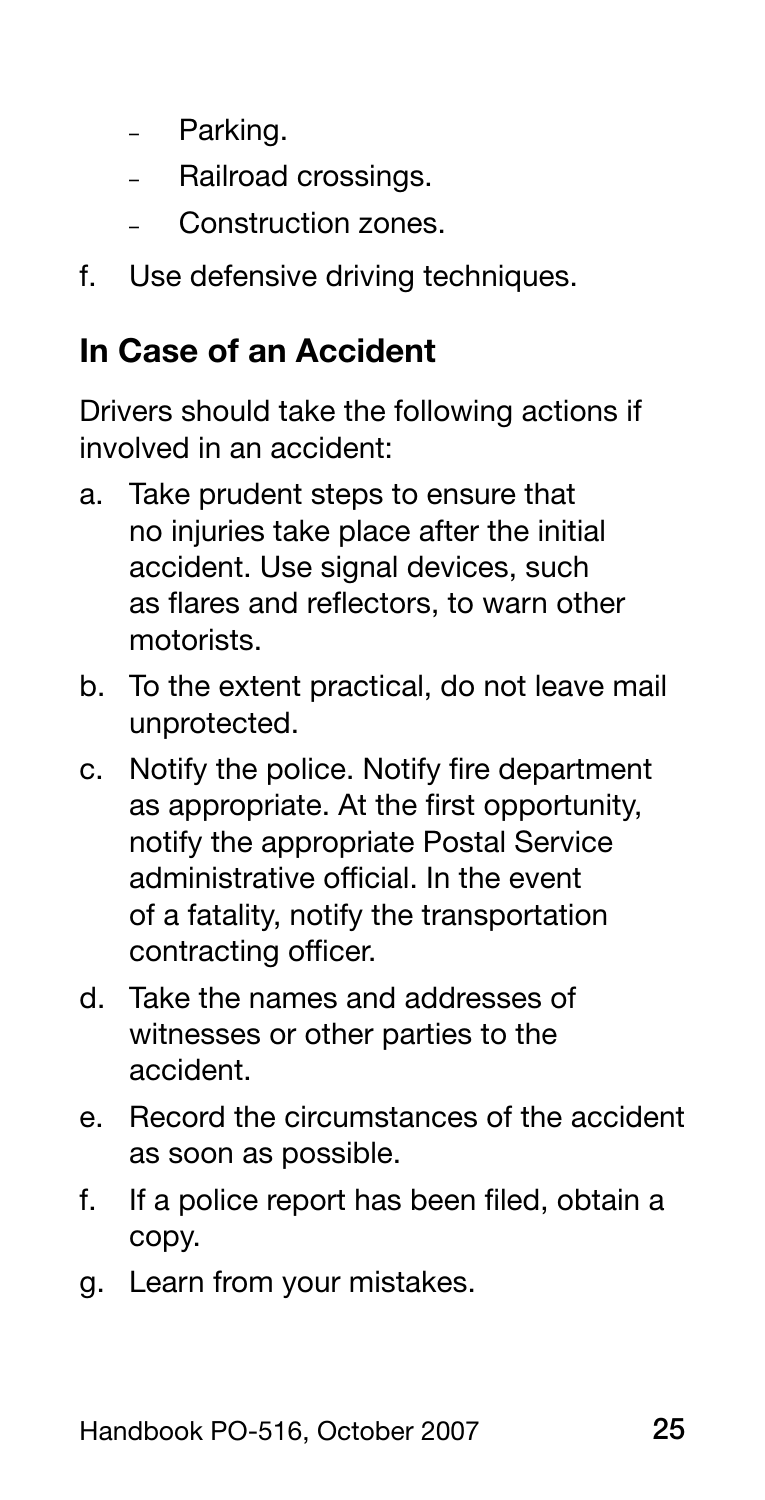## <span id="page-20-0"></span>Contract Delivery Service Route Safety

Contract delivery service routes pose special safety problems. Rural roads are the most hazardous to drive on, and contract delivery service route drivers spend most of their driving time along rural roads. Surface conditions differ greatly, and the roads often need repair. In addition, contract delivery service routes require frequent stops and starts, increasing the potential for accidents. Use extreme caution at all times. Observe the following rules:

### a. Replenishing the mail supply

When the mail supply from which you are making deliveries has to be replenished, pull safely off the road, dismount, and transfer the mail from storage into the back of the truck.

### b. Children

When approaching and servicing a mailbox, always insist that children stand well behind it. Also insist that children wait until after you have left before they remove the mail from the box. Before moving, thoroughly survey the area around your vehicle and make sure that children and pets are at a safe distance.

### c. Backing up

Avoid backing up. If you must back up, check carefully and, when possible, get help.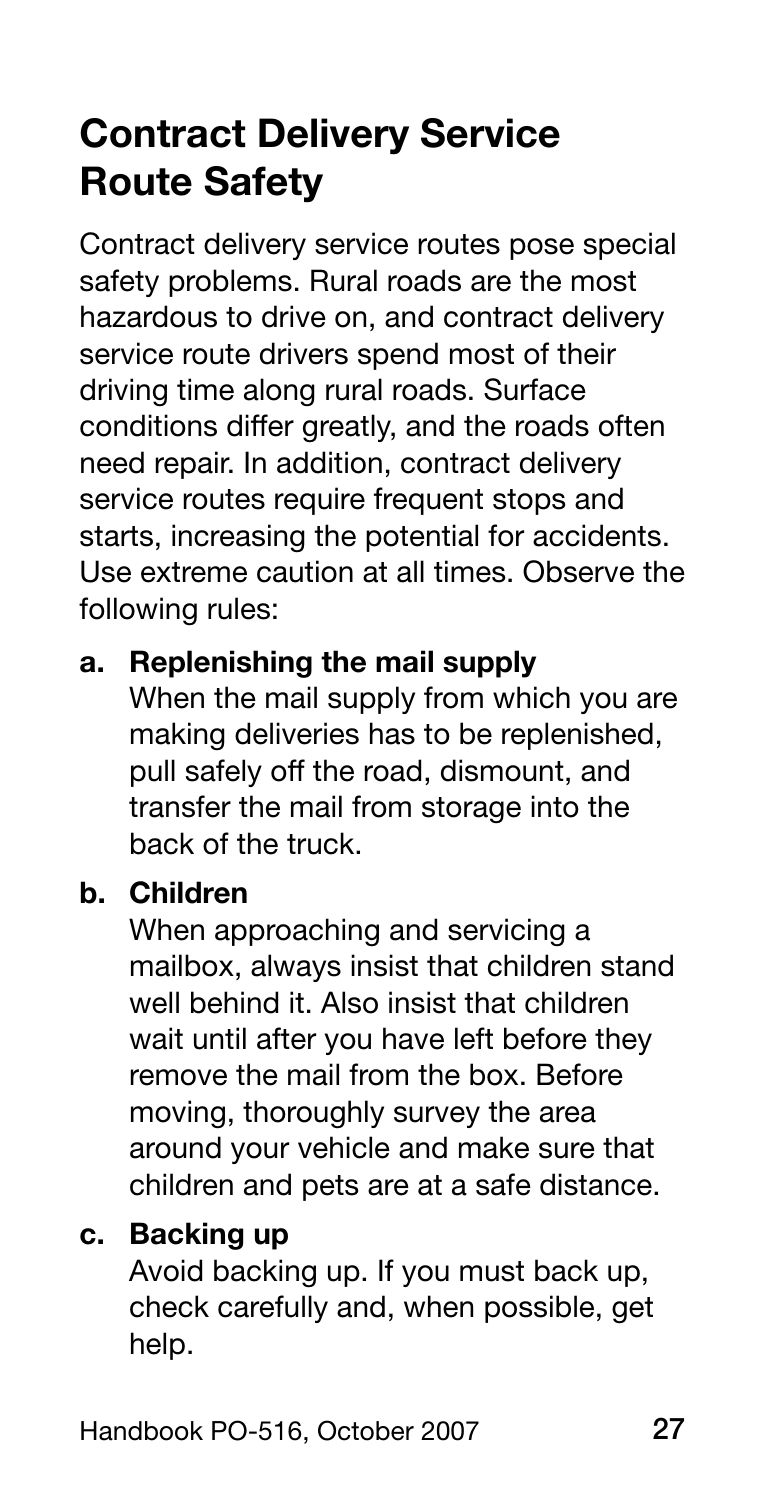### d. Road and weather conditions

Be aware of road and weather conditions at all times. Watch for frozen surface conditions and blowing snow.

### e. Overgrown bushes

Notify the postmaster or other Postal Service official of the location of overgrown bushes that cause blind spots or other hazards.

#### f. Signals

Always give proper signals when slowing for a box and when pulling back onto the roadway.

#### g. Hazard signal flashers

Use hazard signal flashers when traveling at a slower rate of speed than normal traffic, when using the road shoulder, and when visibility is limited.

### h. Rules of the road

Obey all traffic signs and posted speed limits. Practice defensive driving and try to anticipate the actions of other drivers.

### i. Vehicle markings

Properly mark your vehicle to inform other motorists that you will make frequent stops. Top flashing amber lights with an optional removable "U.S. Mail" sign are required on all vehicles used for contract delivery service.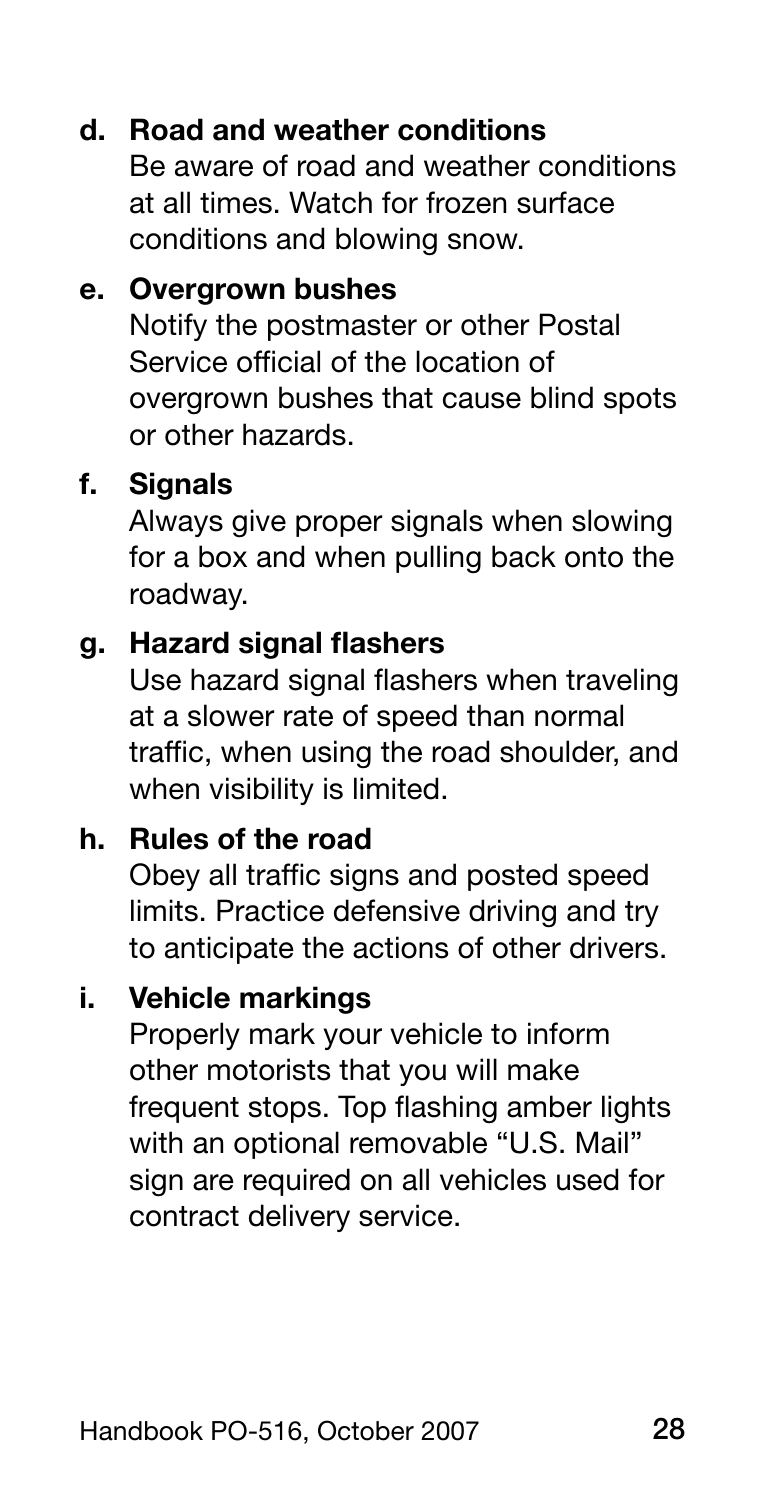## <span id="page-22-0"></span>Accident Information

| <u> Andreas Andreas Andreas Andreas Andreas Andreas Andreas Andreas Andreas Andreas Andreas Andreas Andreas Andreas</u>                                                                                                                                                   |
|---------------------------------------------------------------------------------------------------------------------------------------------------------------------------------------------------------------------------------------------------------------------------|
|                                                                                                                                                                                                                                                                           |
|                                                                                                                                                                                                                                                                           |
|                                                                                                                                                                                                                                                                           |
|                                                                                                                                                                                                                                                                           |
| Vehicle License Plate No. and State:                                                                                                                                                                                                                                      |
| <u> 1989 - Johann Harry Harry Harry Harry Harry Harry Harry Harry Harry Harry Harry Harry Harry Harry Harry Harry Harry Harry Harry Harry Harry Harry Harry Harry Harry Harry Harry Harry Harry Harry Harry Harry Harry Harry Ha</u><br>Vehicle Identification No. (VIN): |

| Vehicle Make/Model: |                        |
|---------------------|------------------------|
|                     | (continued on reverse) |

\_\_\_\_\_\_\_\_\_\_\_\_\_\_\_\_\_\_\_\_\_\_\_\_\_\_\_\_\_\_\_\_\_\_\_\_\_\_\_\_

..........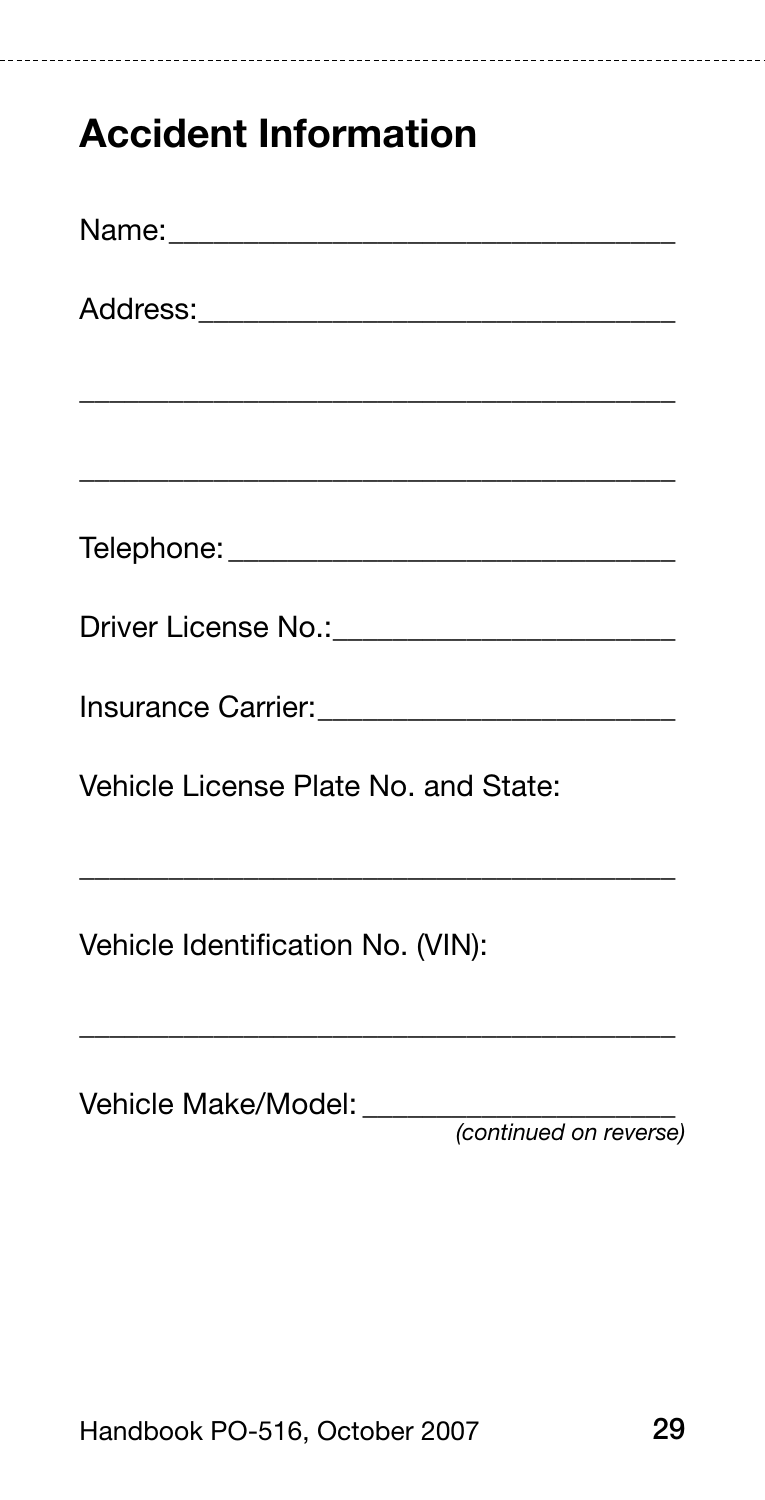| Description of Accident:      |    |
|-------------------------------|----|
|                               |    |
|                               |    |
|                               |    |
|                               |    |
|                               |    |
|                               |    |
|                               |    |
|                               |    |
|                               |    |
|                               |    |
| Handbook PO-516, October 2007 | 30 |

------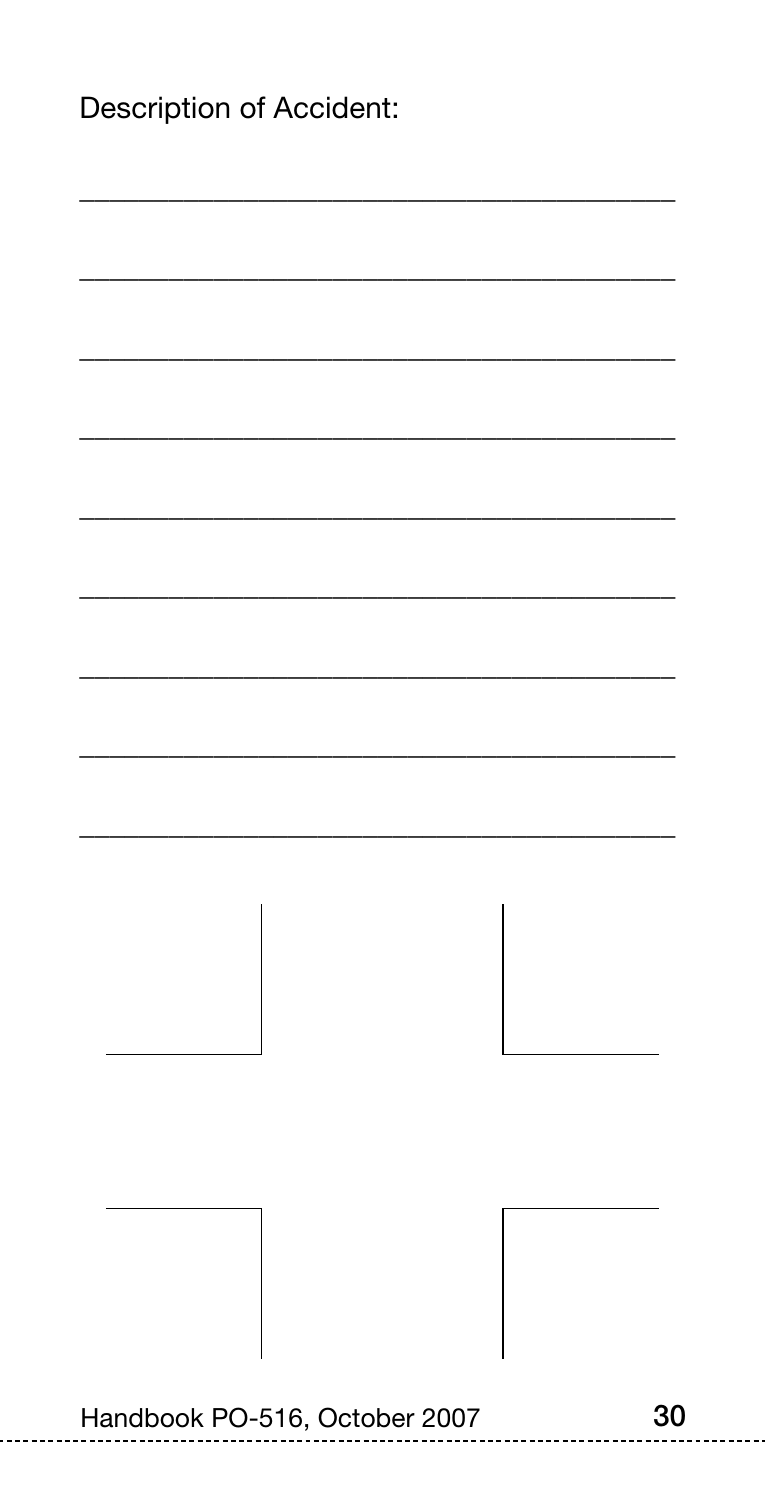## <span id="page-24-0"></span>Expense Record

| Date | Amount | <b>Explanation</b> |
|------|--------|--------------------|
|      |        |                    |
|      |        |                    |
|      |        |                    |
|      |        |                    |
|      |        |                    |
|      |        |                    |
|      |        |                    |
|      |        |                    |
|      |        |                    |
|      |        |                    |
|      |        |                    |
|      |        |                    |
|      |        |                    |
|      |        |                    |
|      |        |                    |
|      |        |                    |
|      |        |                    |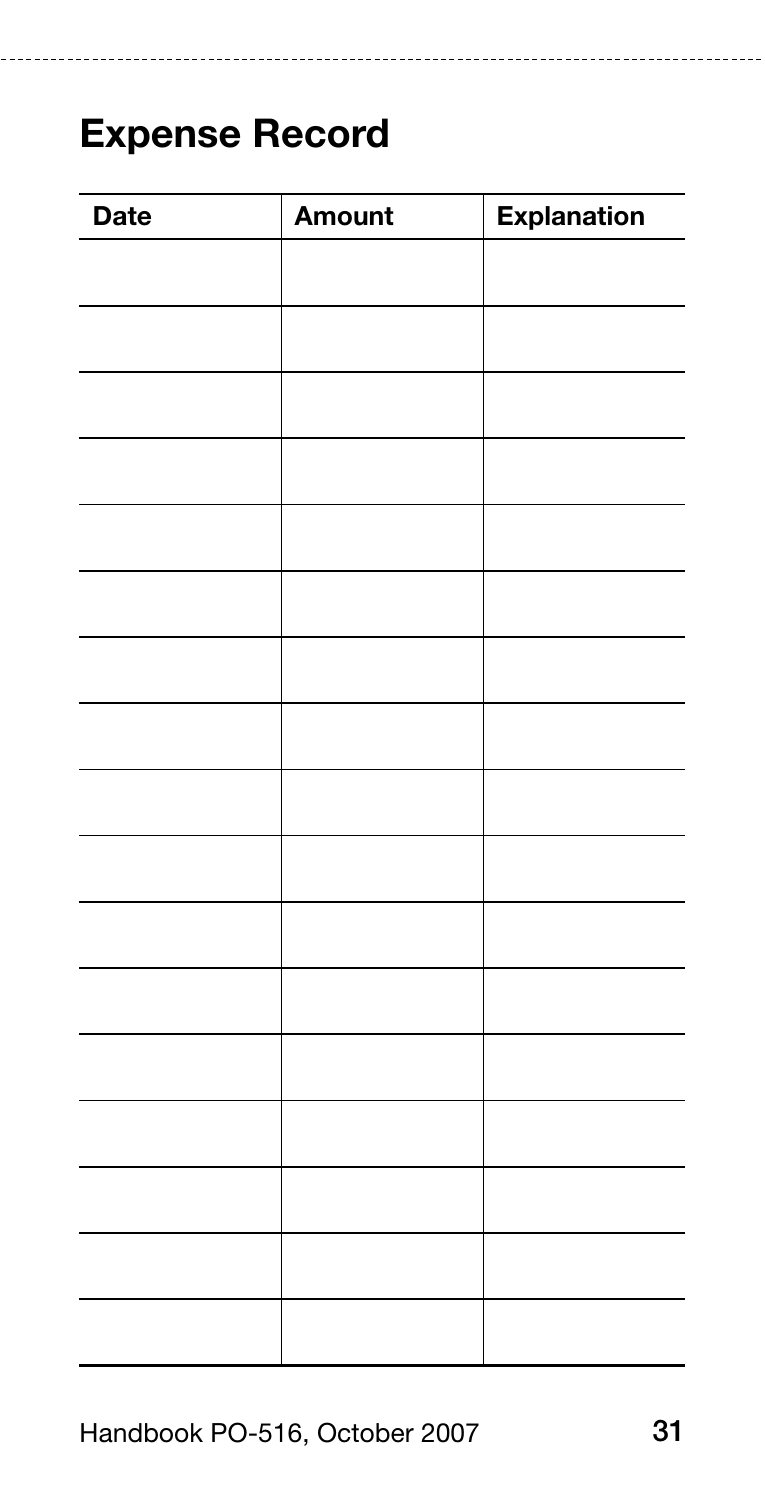[Editor's Note: The printed version of Handbook PO-516 contains duplicates of the "Expense Record" sheet on pages 32–54, but this electronic file shows only the first sheet.]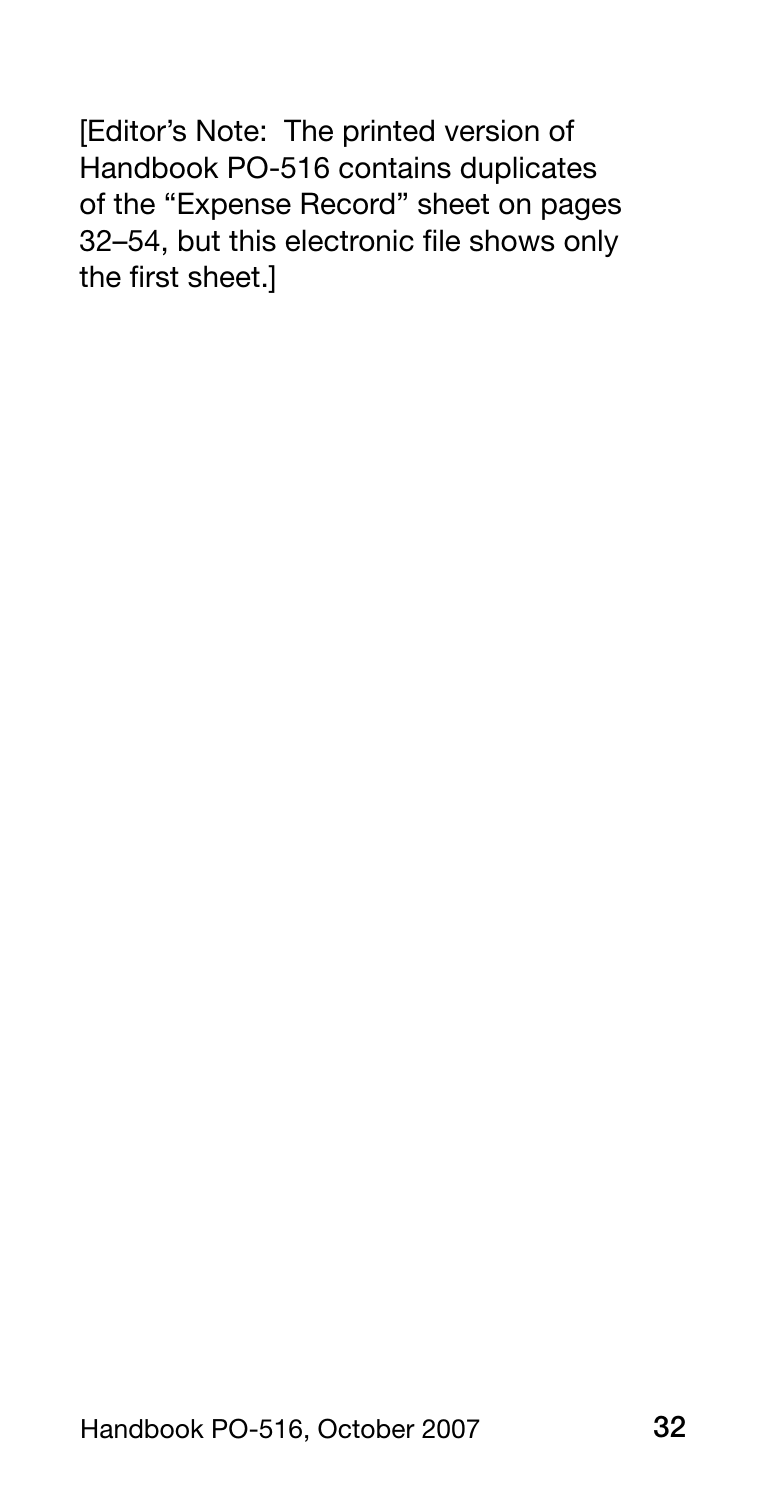## <span id="page-26-0"></span>Vehicle Safety Inspection Daily Checklist

| 1.                                                                                                                                                      | Check all tires $\dots$ $\square$                                                                      |  |
|---------------------------------------------------------------------------------------------------------------------------------------------------------|--------------------------------------------------------------------------------------------------------|--|
| 2.                                                                                                                                                      | Check service and parking brakes. $\ldots \ldots \square$                                              |  |
| 3.                                                                                                                                                      | Check seat belts. $\ldots$ $\Box$                                                                      |  |
| 4.                                                                                                                                                      | Check horn. $\dots$ $\square$                                                                          |  |
| 5.                                                                                                                                                      | Check windshield wipers/washers. $\ldots \ldots \square$                                               |  |
| 6.                                                                                                                                                      | Check lighting devices and reflectors. $\dots$ . $\square$                                             |  |
| 7.                                                                                                                                                      | Check rear-vision and side mirrors. $\dots \dots \square$                                              |  |
| 8.                                                                                                                                                      | Check steering. $\ldots$ $\square$                                                                     |  |
| 9.                                                                                                                                                      | Check emergency equipment. $\ldots$ . $\ldots$ $\Box$                                                  |  |
|                                                                                                                                                         |                                                                                                        |  |
|                                                                                                                                                         | 11. Check coupling devices $\dots \dots \dots \dots \dots \dots$<br>(e.g. fifth wheel and connectors). |  |
|                                                                                                                                                         | 12. Check wheels and rims. $\dots \dots \dots \dots \dots \dots$                                       |  |
|                                                                                                                                                         | 13. Check cargo compartment door lock(s). $\ldots$ $\Box$                                              |  |
| Drivers, clerks and any other vehicle inspector should<br>$(\sqrt{\ }$ items that are satisfactory and $(\mathbf{X})$ items that are<br>unsatisfactory. |                                                                                                        |  |

An explanation of the defect (X) items must be listed on the reverse of the checklist, and the contractor notified to correct the irregularities.

| Date<br>ᆁᄖ<br>$-$ |  |
|-------------------|--|
|                   |  |

Signature: \_\_\_\_\_\_\_\_\_\_\_\_\_\_\_\_\_\_\_\_\_\_\_\_\_\_\_\_\_\_\_\_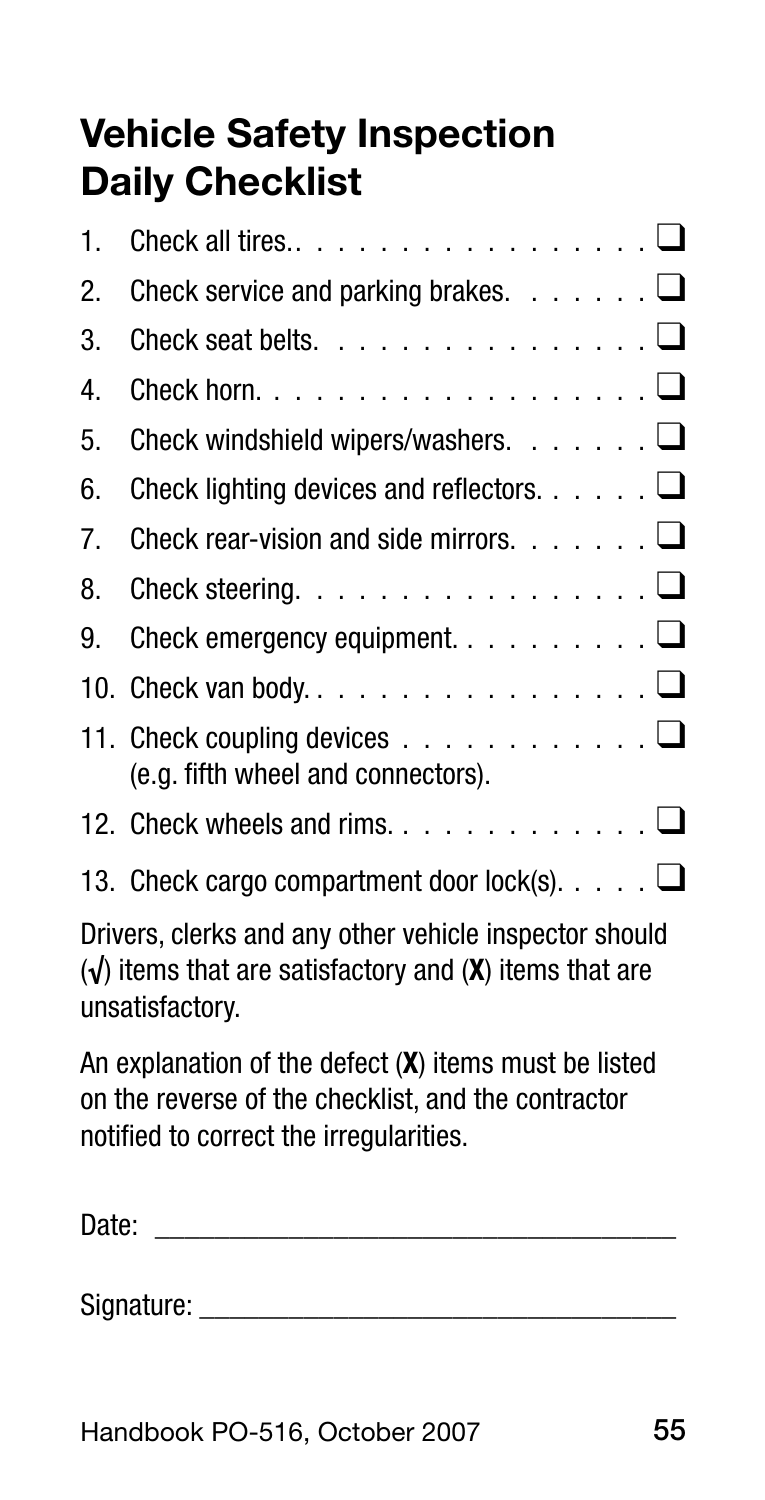[Editor's Note: The printed version of Handbook PO-516 contains duplicates of the "Vehicle Safety Inspection Daily Checklist" sheet on pages 55–99 (odd pages only, with the reverse side of each page left blank), but this electronic file shows only the first sheet. The printed version ends with page 99, with the reverse side of the page left blank.]